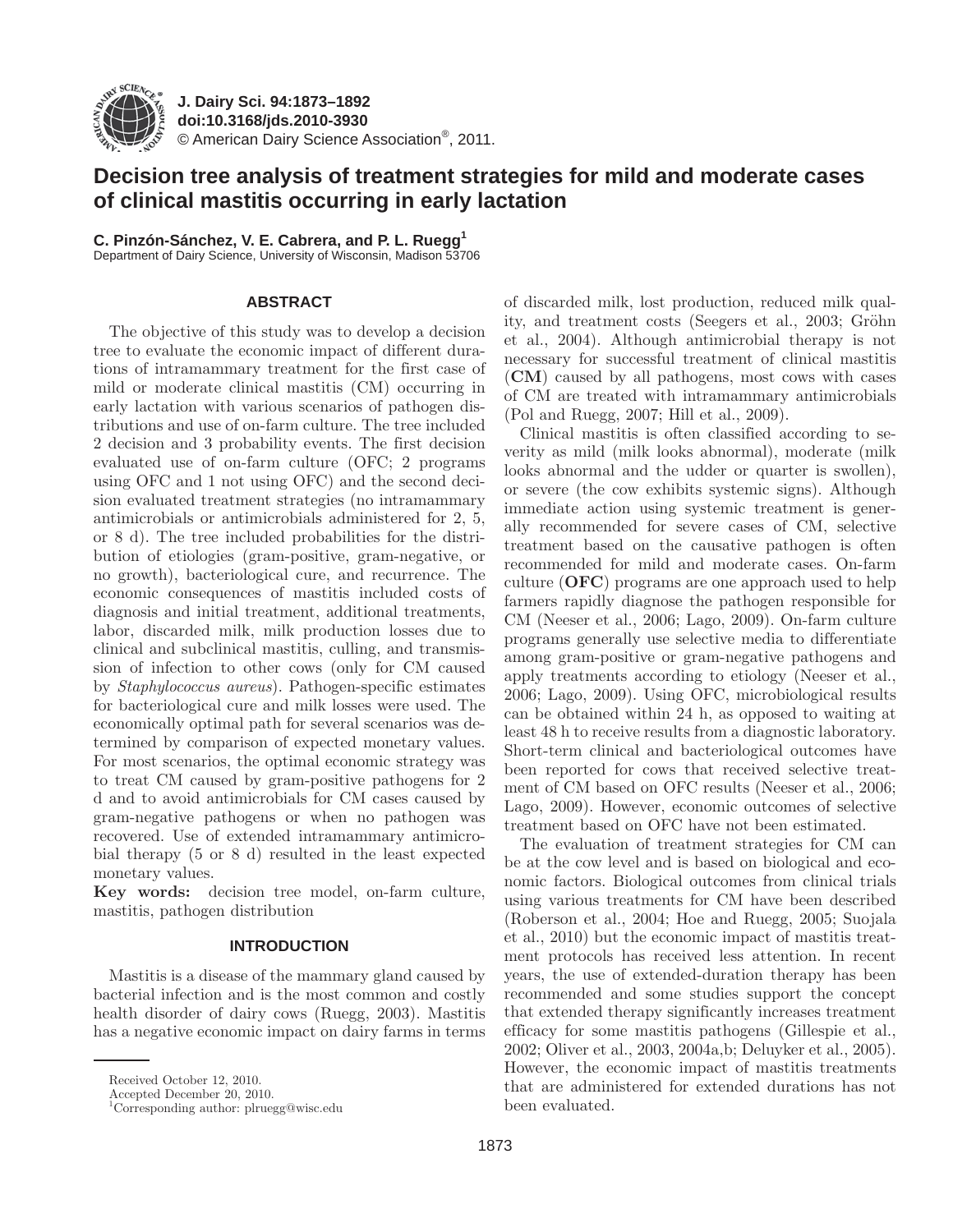Decision tree analyses have been successfully used to evaluate economic decision making for treatment of various diseases of dairy cows (Ruegg and Carpenter, 1989; Berry et al., 2004; Dorshorst et al., 2006). Decision tree analysis is a graphical representation of decisions, probabilities, and events, displayed in a logical and time-sequenced manner (Berry et al., 2004). However, the use of decision tree analysis to evaluate the economic outcome of treatments used for mild and moderate cases of CM at the individual cow level has not been previously reported. The objective of this study was to develop a decision tree to evaluate the economic impact of different durations of intramammary treatment for the first case of mild or moderate clinical mastitis occurring in early lactation with various scenarios of pathogen distributions and use of on-farm culture.

### **MATERIALS AND METHODS**

### *Overview of the Decision Tree Model*

Decision tree analysis was performed using TreePlan (Decision Toolworks, San Francisco, CA). The analyses were determined at the cow level for both primiparous and multiparous cows that were experiencing a mild or moderate case of clinical mastitis in a single mammary gland quarter. Cases were assumed to occur at 30 DIM to simulate early lactation cases that would have the maximum potential effect on lactation and were the first case of CM occurring in the current lactation. Economic calculations were based on consequences of CM until the end of a 305-d lactation. Decisions were ordered to reflect the sequence of decisions made by dairy producers. Economic values and probabilities were derived from research literature and expert knowledge (in a few instances where research data was not available).

The decision tree (Figure 1) was constructed using (1) Decision nodes (represented by squares) with branches that represented strategies to be investigated and that were controllable (e.g., use of various OFC programs and use of various treatment durations). Estimated costs were assigned to each decision branch. (2) Probability nodes (represented by circles) with branches that represented uncontrollable events (e.g., distribution of pathogens causing CM, probability of bacteriological cure and probability of recurrence). Estimated probabilities and costs were assigned to each probability branch and summed to 100%. (3) Terminal nodes (represented by triangles) which summed the partial cash flows along a unique path leading to each terminal node.

#### *Decisions Evaluated*

*Use of OFC.* After detection of CM, 3 initial decisions were evaluated: (1) Use OFC and then wait 24 h before initiating treatment (**OFCW**). After detection of CM, an aseptic milk sample was collected for OFC. No treatment was initiated during the first 24 h but milk was discarded. After 24 h, treatment was initiated based on results of OFC. (2) Use OFC but begin treatment before results were known (**OFCT**). After detection of CM, an aseptic milk sample was collected for OFC. Intramammary (**IMM**) antimicrobial treatment was initiated immediately, but the treatment was adjusted based on results of OFC after 24 h. (3) Treat without OFC (**NOOFC**). Treatment was performed without diagnosis of causative pathogen.

*Treatment Strategies.* The secondary decision evaluated 4 treatment strategies (Figure 1). The strategies that included the use of IMM antimicrobial consisted of the same generic drug administered for different durations. Milk was assumed to be discarded for 3 d after the final treatment. When the initial decision was OFCW or NOOFC the treatment decisions were (1) do not treat the cow with antimicrobials (**NOT**); (2) use IMM antimicrobial treatment for 2 d (**2DT**); (3) use IMM antimicrobial treatment for 5 d (**5DT**); or (4) use IMM antimicrobial treatment for 8 d (**8DT**). When the initial decision was OFCT, similar treatment decisions were used but in this case, because the IMM antimicrobial treatment had already been initiated, the options were to stop treatment (**STOP**) or to continue treatment for 1 (**C1DT**), 4 (**C4DT**), or 7 (**C7DT**) d. Treatment durations >2 d were considered extendedduration treatments.

#### *Probability Events*

*Distribution of Etiologies.* The baseline distribution of pathogens (scenario A) was based on Pinzón-Sánchez (2010) and represented the distribution of pathogens observed on typical large commercial dairy herds located in Wisconsin. Pathogens for scenario A were distributed as 2% *Staphylococcus aureus*, 19% environmental streptococci, 14% CNS, 24% *Escherichia coli*, 6% *Klebsiella* spp., and 35% no growth (Table 1). The underlying pathogen distributions were used to categorize the etiologies as gram-positive pathogens, gram-negative pathogens, or no growth (no pathogen recovered) to represent typical diagnoses used for OFC. Gram-positive pathogens included *Staph. aureus*, environmental streptococci, and CNS; gram-negative pathogens included *E. coli* and *Klebsiella* spp. It was assumed that the diagnosis obtained by using OFC was 100%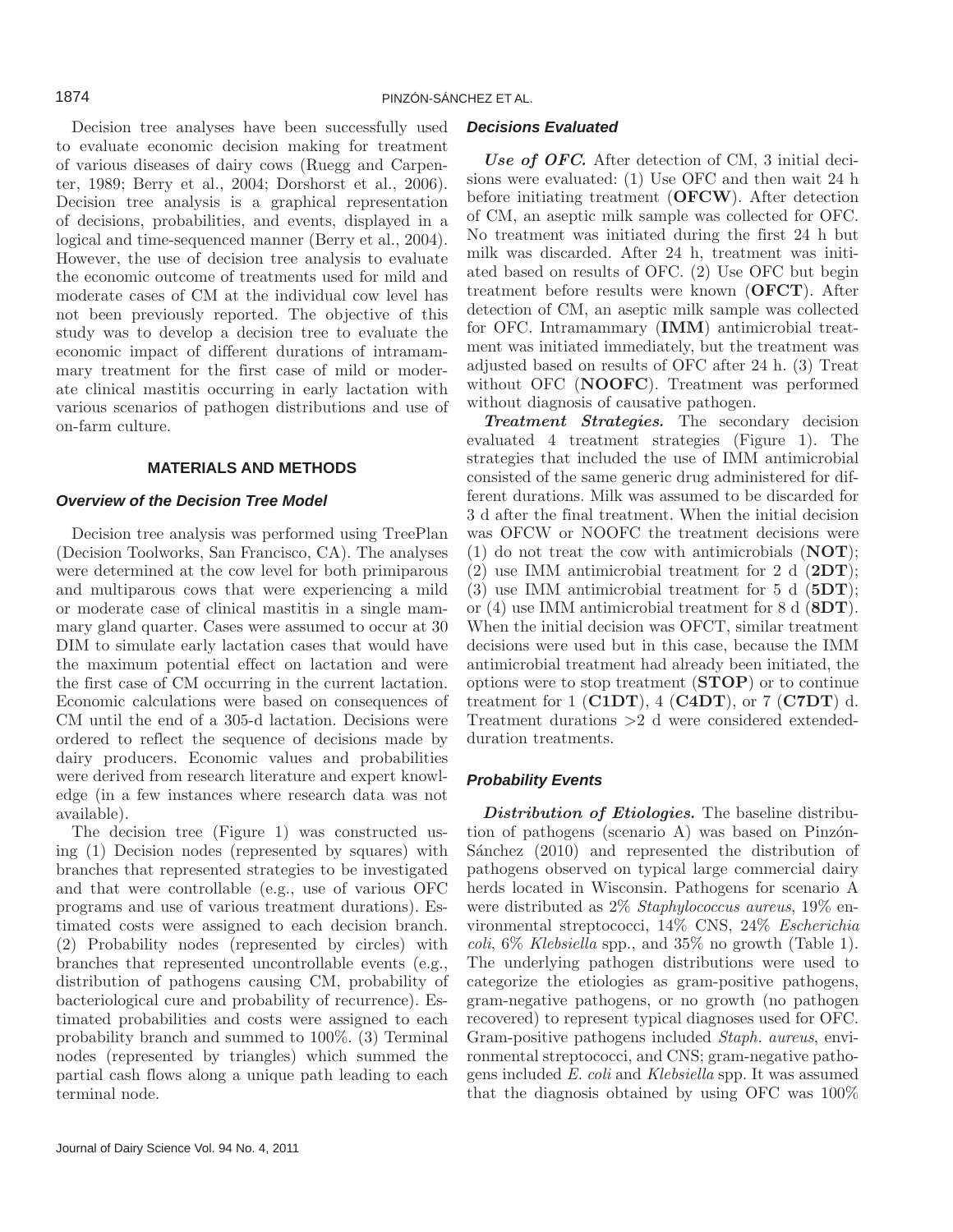



Figure 1. Simplified structure of the decision tree. Decision nodes are represented by squares with branches that represent strategies. Probabilities nodes are represented by circles with branches that represent probability events. Terminal nodes are represented by triangles.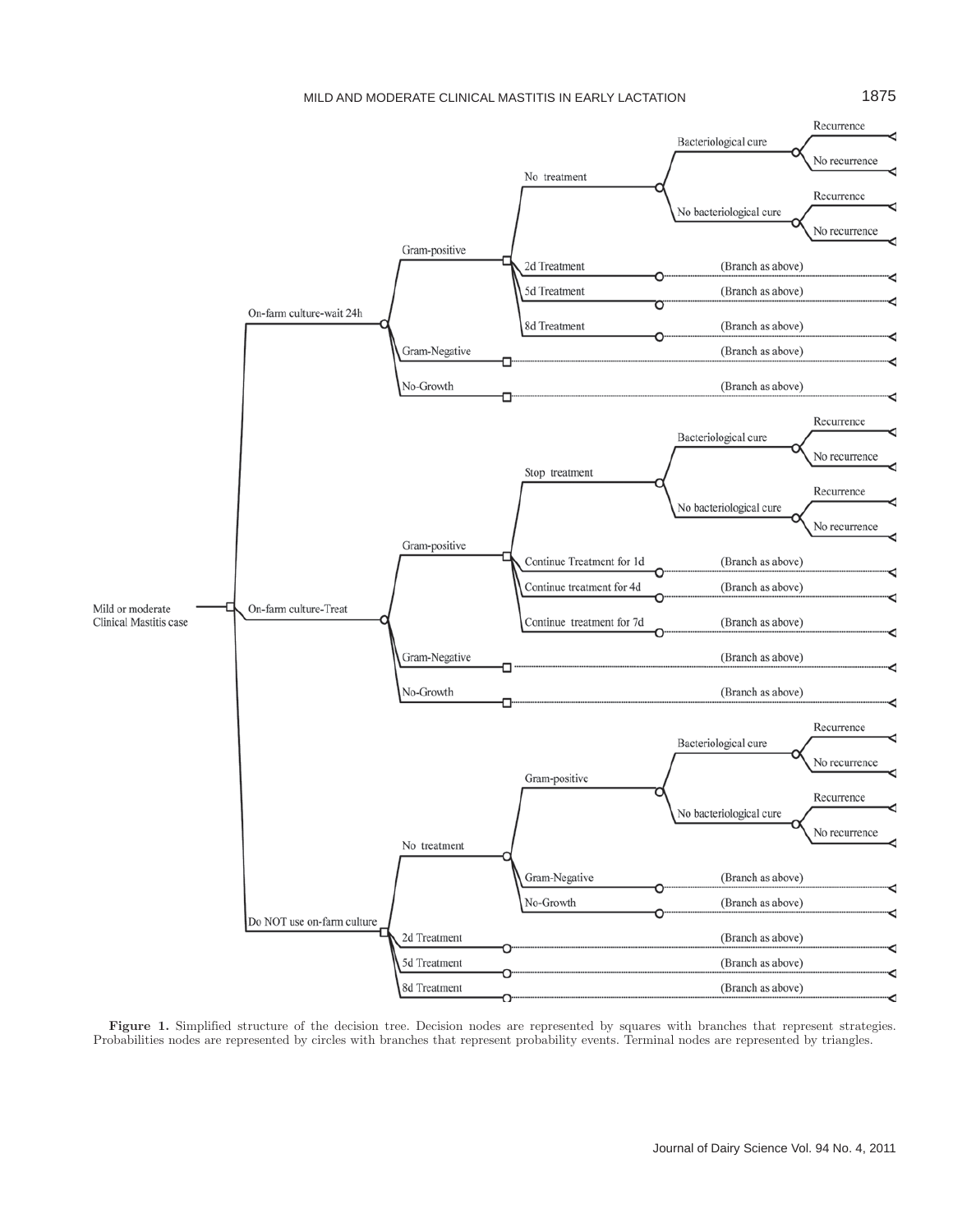|                                         | Scenario                |                           |                     |  |  |  |  |  |
|-----------------------------------------|-------------------------|---------------------------|---------------------|--|--|--|--|--|
| Etiology of clinical<br>mastitis $(\%)$ | A<br>baseline scenario) | В<br>(greater contagious) | (greater coliforms) |  |  |  |  |  |
| Gram-positive                           | 0.35                    | 0.70                      | 0.15                |  |  |  |  |  |
| Staph. aureus                           | 0.02                    | 0.40                      | 0.01                |  |  |  |  |  |
| Environmental streptococci              | 0.19                    | 0.24                      | 0.10                |  |  |  |  |  |
| <b>CNS</b>                              | 0.14                    | 0.06                      | 0.04                |  |  |  |  |  |
| Gram-negative                           | 0.30                    | 0.15                      | 0.70                |  |  |  |  |  |
| Escherichia coli                        | 0.24                    | 0.10                      | 0.60                |  |  |  |  |  |
| Klebsiella spp.                         | 0.06                    | 0.05                      | 0.10                |  |  |  |  |  |
| No growth                               | 0.35                    | 0.15                      | 0.15                |  |  |  |  |  |

**Table 1.** Distribution of pathogens for scenarios A (baseline), B (greater prevalence of *Staphylococcus aureus*), and C (greater prevalence of coliform organisms)

accurate even though Lago (2009) determined that OFC was approximately 80% accurate. It is unlikely that this assumption affected the results of this study because savings attributable to OFC are a result of no treatment administered to gram-negative or no-growth cases, and the error (20%) would have been equally distributed between gram-positive and gram-negative pathogens. For OFCW and OFCT, each decision node was followed by a probability node with 3 branches (gram-positive, gram-negative, or no growth; Figure 1); NOOFC was followed by a decision about treatment strategy (Figure 1). In this branch, the same distribution of pathogens was modeled but treatment was not based on diagnosis of pathogen.

*Probability of Bacteriological Cure.* Probabilities of bacteriological cure (Table 2) were estimated based on previous research (Smith et al., 1985; Morin et al., 1998; Pyörälä and Pyörälä, 1998; Wilson et al., 1999; Gillespie et al., 2002; Oliver et al., 2004b; Roberson et al., 2004; Deluyker et al., 2005; Hoe and Ruegg, 2005; McDougall et al., 2007; Bradley and Green, 2009; Suojala et al., 2010; van den Borne et al., 2010). The probability of bacteriological cure was estimated for primiparous cows based on treatment strategy and etiology and it was assumed that the probability of bacteriological cure for multiparous cows was always 5% less (Table 2). Because no differences in posttreatment outcomes were reported by Lago (2009), the same probabilities of bacteriological cure were used for cows treated with antimicrobial immediately after detection of CM and those treated 24 h later. The probability of bacteriological cure was estimated by pathogen; thus, weighted averages based on the distribution of pathogens were calculated to determine the overall bacteriological cure for the categorical outcomes of gram-positive and gram-negative pathogens (Table 3).

*Probability of Recurrence.* The probability of experiencing recurrent cases of CM was estimated based on data collected from 4 commercial dairy herds

and varied with the occurrence of bacteriological cure (Pinzón-Sánchez, 2010). For primiparous cows, the probability of recurrence was assumed to be 2% for cases that resulted in bacteriological cure or 25% for cases that experienced persistent infection (no bacteriological cure). For multiparous cows, the probability of recurrence was assumed to be 12% for cases that resulted in bacteriological cure or 35% for cows that experienced persistent infection. Recurrent cases were assumed to have the same etiology and same severity as the first case. All recurrences were assumed to receive 5 d of treatment with a total milk discard of 8 d. The first recurrent case (second case of CM) was assumed to occur 30 d (60 DIM) after the occurrence of the initial CM case. For the first recurrent case, the probabilities of bacteriological cure and recurrence were the same as those assumed for the first case of CM. The second recurrence (third case of CM) was assumed to occur 30 d (90 DIM) after the first recurrent case.

## *Economic Consequences of Mastitis*

The economic consequences of mastitis included costs of diagnosis (OFC), treatment, labor, discarded milk, milk production losses due to clinical and subclinical mastitis, culling, and transmission of infection to other cows (only for CM caused by *Staph. aureus*). Milk production losses included milk loss due to CM, discarded milk, and milk loss due to subclinical mastitis. To allocate milk production losses after occurrence of CM (30 to 305 DIM), the daily potential milk production of a cow (primiparous or multiparous cows) was calculated based on typical lactation curves for Wisconsin dairy cows (Cabrera, 2010). Total potential milk yield from 30 to 305 DIM was estimated to be 9,670 kg and 11,188 kg for primiparous and multiparous cows, respectively. The average US milk price between 2008 and 2009 of \$0.33/kg was used as the baseline (USDA, 2010). Thus, potential income from milk production for stud-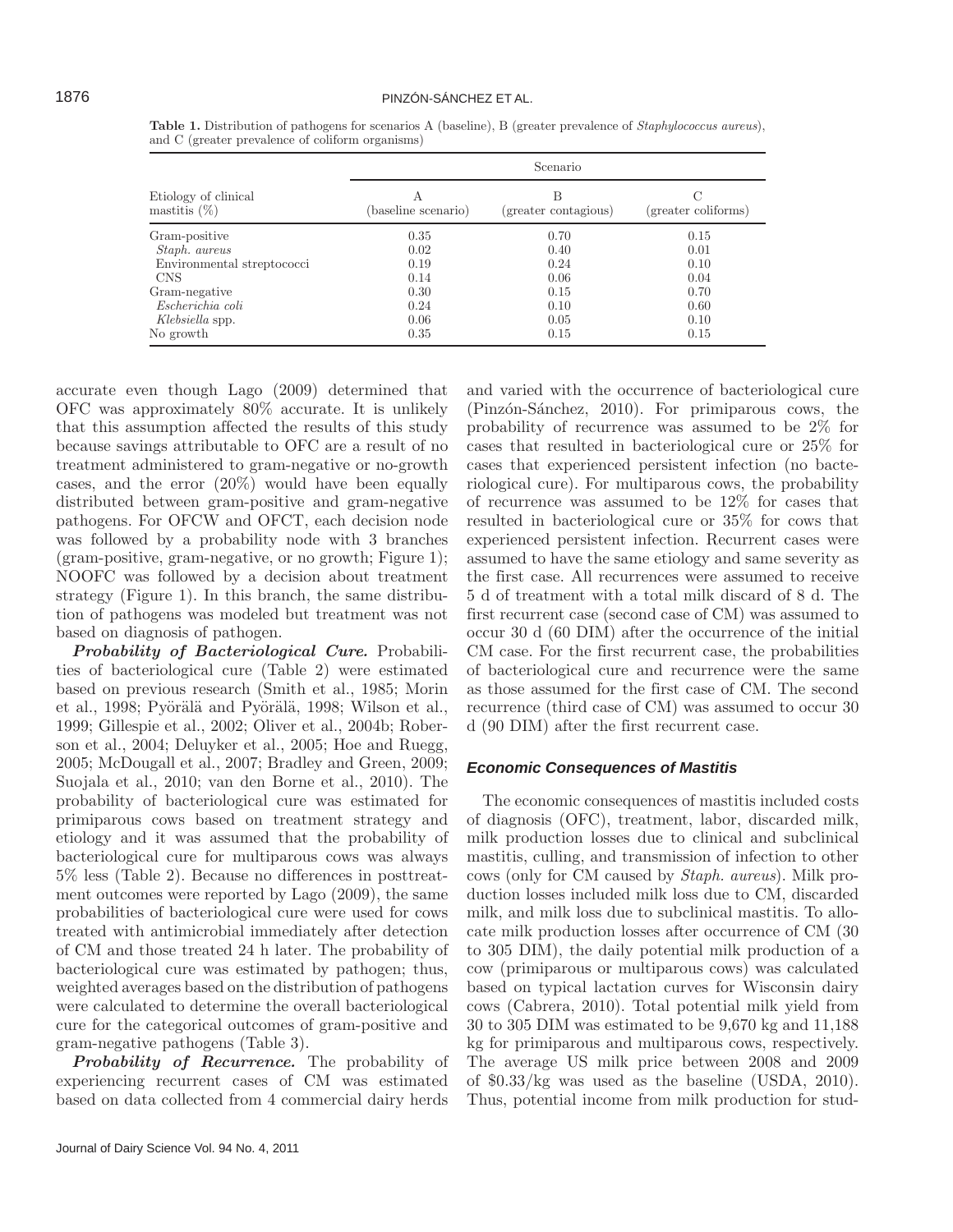| $D_{\text{non-ideal}}$                                                                                                                                                                  |  |
|-----------------------------------------------------------------------------------------------------------------------------------------------------------------------------------------|--|
| multiparous cows                                                                                                                                                                        |  |
| <b>Table 2.</b> Estimated probabilities of bacteriological cure by pathogen and duration of intramammary treatment used for treatment of clinical mastitis occurring in primiparous and |  |

| Etiology of clinical mastitis<br>Staphylococcus aureus |                             |             | Bacteriological cure $(\%)$ |                                                                                               |
|--------------------------------------------------------|-----------------------------|-------------|-----------------------------|-----------------------------------------------------------------------------------------------|
|                                                        | Treatment<br>duration $(d)$ | Primiparous | Multiparous                 | Source                                                                                        |
|                                                        | $\Omega$                    | 0.05        | 0.00                        | Gillespie et al., 2002; Deluyker et al., 2005; Oliver et al., 2004b                           |
|                                                        |                             | 0.15        | 0.10                        |                                                                                               |
|                                                        |                             | 0.25        | 0.20                        |                                                                                               |
|                                                        | 8                           | 0.40        | 0.35                        |                                                                                               |
| Environmental streptococci                             |                             | 0.30        | 0.25                        | Morin et al., 1998; Deluyker et al., 2005; Hoe and Ruegg, 2005; McDougall et al., 2007        |
|                                                        | $\overline{2}$              | 0.60        | 0.55                        |                                                                                               |
|                                                        |                             | 0.70        | 0.65                        |                                                                                               |
|                                                        | 8                           | 0.80        | 0.75                        |                                                                                               |
| <b>CNS</b>                                             |                             | 0.60        | 0.55                        | Oliver et al., 2004b; Hoe and Ruegg, 2005; McDougall et al., 2007; van den Borne et al., 2010 |
|                                                        |                             | 0.75        | 0.70                        |                                                                                               |
|                                                        |                             | 0.80        | 0.75                        |                                                                                               |
|                                                        |                             | 0.85        | 0.80                        |                                                                                               |
| Escherichia coli                                       |                             | 0.80        | 0.75                        | Wilson et al., 1999; McDougall et al., 2007; Bradley and Green, 2009;                         |
|                                                        |                             | 0.90        | 0.85                        | van den Borne et al., 2010; Suojala et al., 2010.                                             |
|                                                        |                             | 0.90        | 0.85                        |                                                                                               |
|                                                        |                             | 0.90        | 0.85                        |                                                                                               |
| Klebsiella spp.                                        |                             | 0.40        | 0.35                        | Smith et al., 1985; Pyörälä and Pyörälä, 1998; Roberson et al., 2004; Hoe and Ruegg, 2005     |
|                                                        |                             | 0.50        | 0.45                        |                                                                                               |
|                                                        |                             | 0.50        | 0.45                        |                                                                                               |
|                                                        |                             | 0.50        | 0.45                        |                                                                                               |
| No growth                                              |                             | 0.95        | 0.90                        | Roberson et al., 2004; Pinzón-Sánchez, 2010.                                                  |
|                                                        |                             | 0.95        | 0.90                        |                                                                                               |
|                                                        | 5                           | 0.95        | 0.90                        |                                                                                               |
|                                                        | 8                           | 0.95        | 0.90                        |                                                                                               |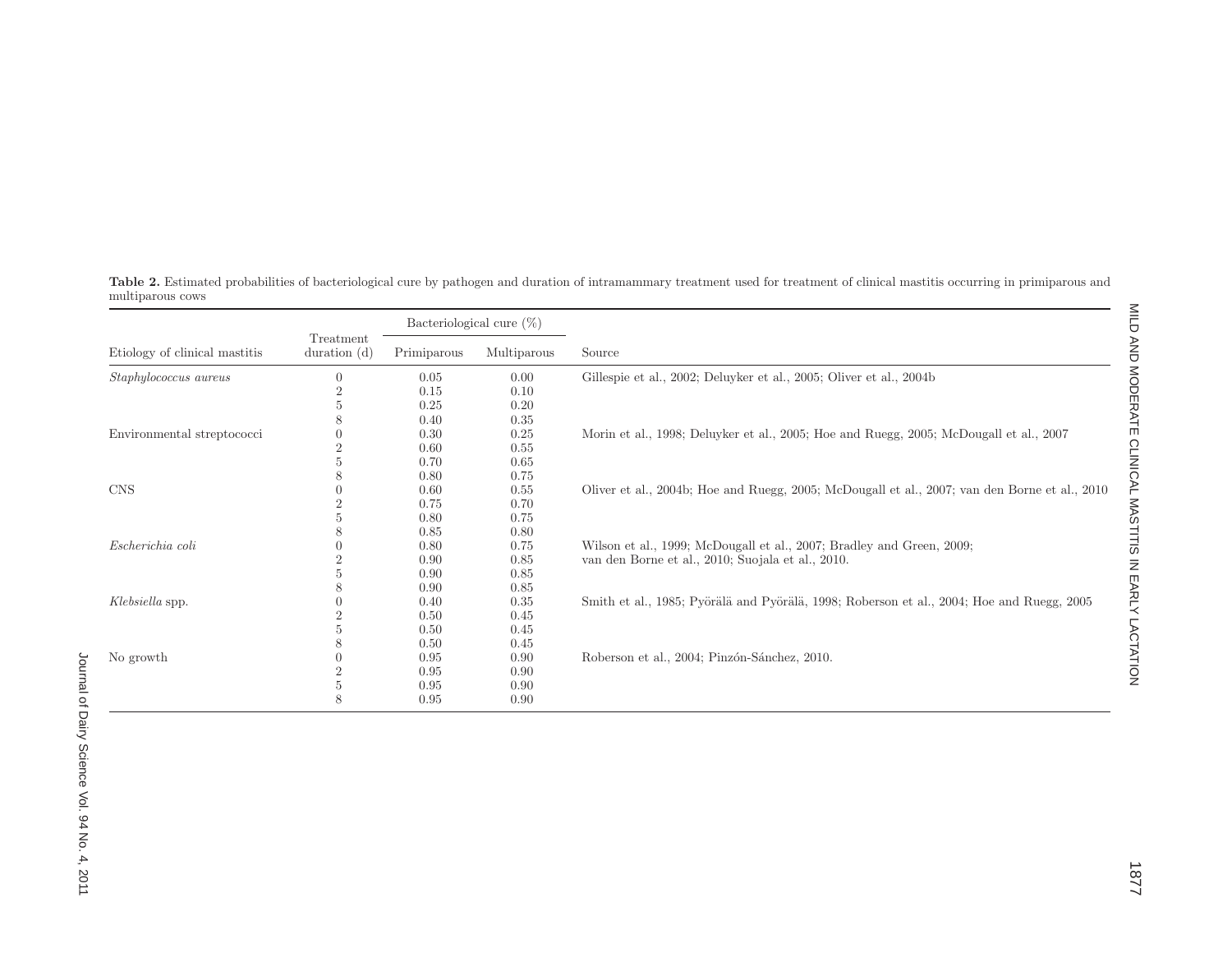|                                                                                       |                             | Bacteriological cure $(\%)$ |             |  |  |  |
|---------------------------------------------------------------------------------------|-----------------------------|-----------------------------|-------------|--|--|--|
|                                                                                       | Treatment<br>duration $(d)$ | Primiparous                 | Multiparous |  |  |  |
| Etiology of<br>clinical mastitis<br>$Gram-positive1$<br>$Gram-negative2$<br>No growth | 0                           | 0.41                        | 0.36        |  |  |  |
|                                                                                       | $\overline{2}$              | 0.63                        | 0.58        |  |  |  |
|                                                                                       | 5                           | 0.71                        | 0.66        |  |  |  |
|                                                                                       | 8                           | 0.80                        | 0.75        |  |  |  |
|                                                                                       | 0                           | 0.72                        | 0.67        |  |  |  |
|                                                                                       | $\overline{2}$              | 0.82                        | 0.77        |  |  |  |
|                                                                                       | 5                           | 0.82                        | 0.77        |  |  |  |
|                                                                                       | 8                           | 0.82                        | 0.77        |  |  |  |
|                                                                                       | 0                           | 0.95                        | 0.90        |  |  |  |
|                                                                                       | $\overline{2}$              | 0.95                        | 0.90        |  |  |  |
|                                                                                       | 5                           | 0.95                        | 0.90        |  |  |  |
|                                                                                       | 8                           | 0.95                        | 0.90        |  |  |  |

**Table 3.** Weighted average of bacteriological cure for gram-positive, gram-negative, and no growth, based on distribution of pathogens used in the baseline (scenario A)

1 Included *Staphylococcus aureus*, environmental streptococci, and CNS.

2 Included *Escherichia coli* and *Klebsiella* spp.

ied period was \$3,191 and \$3,692 for primiparous and multiparous cows, respectively. Farm labor was valued at \$13.00/h (Table 4). No costs were included for veterinary labor because treatments of mild and moderate cases of CM are routinely performed by farm personnel rather than veterinarians.

*Milk Production Losses Due To CM.* After occurrence of CM and for the remainder of the lactation, pathogen-specific milk production losses were estimated for primiparous and multiparous cows based on Gröhn et al. (2004). Because milk losses were estimated by pathogen, weighted averages of milk yield losses were calculated for gram-positive and gram-negative pathogens, based on the modeled distribution of pathogens (Table 5). For primiparous cows, estimated milk losses from 30 to 305 DIM were 288 kg (gram-positive), 823 kg (gram-negative) and 1,017 kg (no growth) (Table 5). For multiparous cows, estimated milk losses from 30 to 305 DIM were 325 kg (gram-positive), 427 kg (gramnegative), and 166 kg (no growth) (Table 5).

*Discarded Milk.* To avoid double counting milk losses, corrected daily milk production was calculated. Daily milk losses due to CM by etiology were subtracted from potential daily milk production to obtain the corrected daily milk production. Daily corrected milk production was the amount of milk assumed to be discarded. When IMM antimicrobials were used, days of discarded milk were calculated as duration of the treatment plus withholding period (3 d). For cows not treated with IMM antimicrobials, losses due to discarded milk were assumed for 4 d (Lago, 2009; Pinzón-Sánchez, 2010). Days of discarded milk ranged from 4 to 11 d. Cost associated with days of discarded milk varied by duration of treatment, etiology category and DIM.

*Milk Production Losses Due To Subclinical Mastitis.* When cows experienced bacteriological cure, no additional losses attributable to subclinical mastitis were assumed. When cows did not experience bacteriological cure, milk loss was estimated to be 0.4 kg/d (primiparous) or 0.6 kg/d (multiparous) for every doubling of  $SCC > 50,000$  cells/mL (Seegers et al., 2003). The SCC of cows that did not experience bacteriological cure was assumed to be 800,000 cells/mL (Pinzón-

**Table 4.** Description of assumed costs (baseline) and minimum and maximum scenarios for the initial diagnostic or treatment decision

| Description of costs                                      | Baseline \$ | Minimum \$ | Maximum \$ |
|-----------------------------------------------------------|-------------|------------|------------|
| Milk price per kilogram                                   | 0.33        | 0.22       | 0.44       |
| Farm labor per hour                                       | 13.00       | 8.00       | 18.00      |
| Intramammary antimicrobial per tube                       | 3.50        | 2.50       | 4.50       |
| Total cost of intramammary treatment per day <sup>1</sup> | 6.75        | 4.50       | 9.00       |
| Culture plates                                            | 2.25        | 1.25       | 3.25       |
| Disposable material <sup>2</sup>                          | 0.50        | 0.50       | 0.50       |
| Total cost of on-farm culture per culture <sup>3</sup>    | 6.00        | 3.75       | 8.25       |

<sup>1</sup>Includes 1 intramammary antimicrobial tube and labor (15 min); does not include discarded milk.

<sup>2</sup>Cost of disposable material was not changed for minimum and maximum scenarios.

<sup>3</sup>Includes microbiological media, disposable materials, and labor (15 min).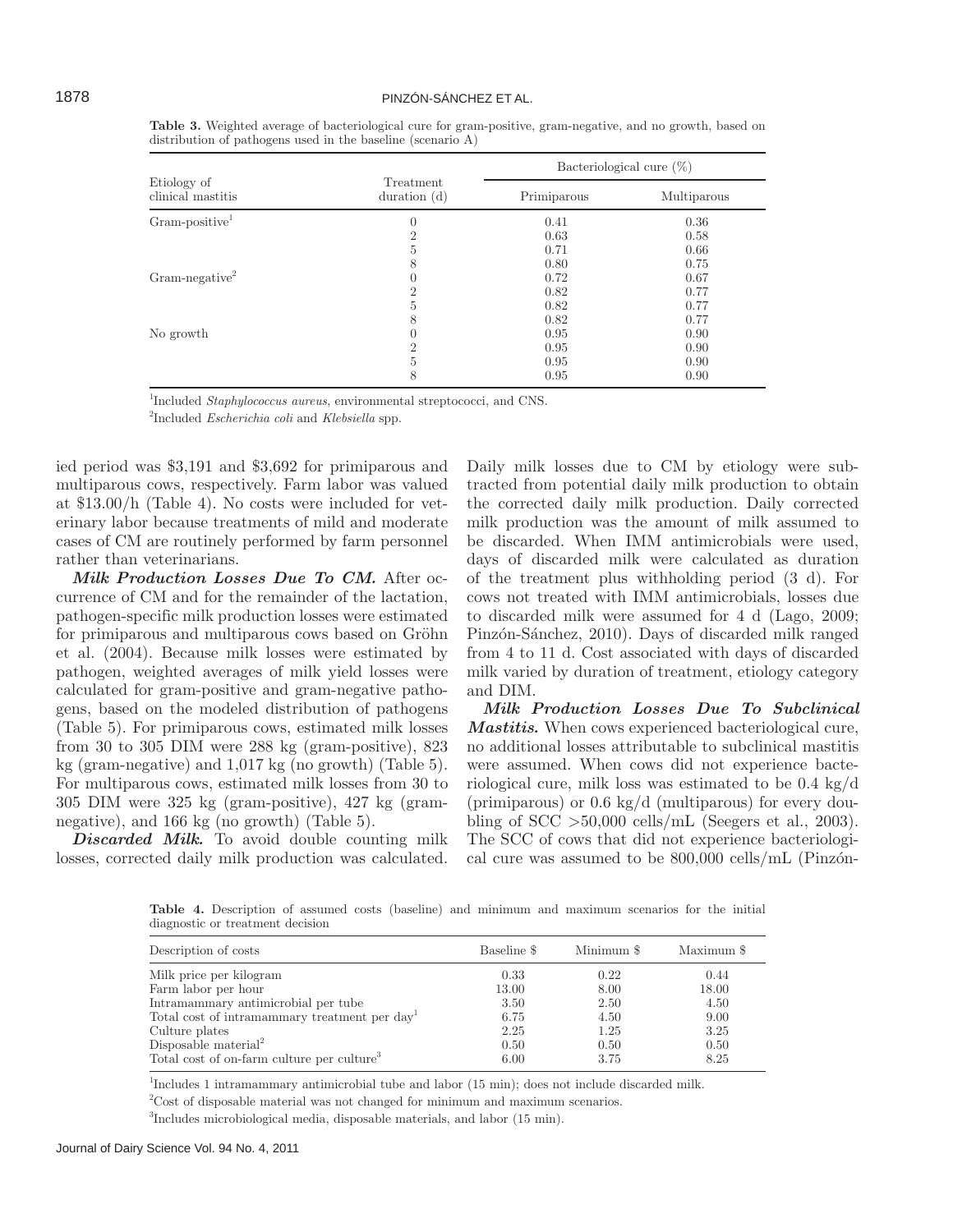**Table 5.** Estimated effects of the first occurrence of pathogen-specific clinical mastitis on milk yield (kg) from 30 to 305 DIM by etiology of clinical mastitis under baseline pathogen prevalence using data from Gröhn et al. (2004)

|                                  | Difference in milk yield <sup>1</sup> (kg) |                  |  |  |  |  |  |
|----------------------------------|--------------------------------------------|------------------|--|--|--|--|--|
| Etiology of<br>clinical mastitis | Primiparous cows                           | Multiparous cows |  |  |  |  |  |
| $Gram-positive2$                 | $-288.42$                                  | $-325.21$        |  |  |  |  |  |
| Staphylococcus aureus            | $-718.43$                                  | $-558.53$        |  |  |  |  |  |
| Environmental streptococci       | 90.30                                      | $-596.80$        |  |  |  |  |  |
| <b>CNS</b>                       | $-740.96$                                  | 76.72            |  |  |  |  |  |
| $Gram-negative2$                 | $-823.11$                                  | $-427.36$        |  |  |  |  |  |
| Escherichia coli                 | $-670.09$                                  | $-356.38$        |  |  |  |  |  |
| <i>Klebsiella</i> spp.           | $-1,435.19$                                | $-711.29$        |  |  |  |  |  |
| No growth                        | $-1,016.78$                                | $-166.12$        |  |  |  |  |  |

1 Positive values indicate milk gain.

<sup>2</sup>Weighted average based on baseline pathogen distribution.

Sánchez, 2010), so milk production was decreased by 1.6 and 2.4 kg/cow per day for primiparous and multiparous cows, respectively. For CM caused by grampositive bacteria, milk production losses were assumed to persist for the remainder of the lactation, whereas for CM caused by gram-negative bacteria or when no pathogen was recovered (no growth), milk production losses occurred for only 2 mo after occurrence of the case (de Haas et al., 2004). To avoid double counting milk loss, the reduction in milk production began after the end of the milk withholding period. For primiparous cows that did not experience bacteriological cure, the average cost of milk loss due subclinical mastitis was \$141.47 (gram-positive), \$27.85 (gram-negative), and \$27.85 (no growth) (Table 6). For multiparous cows that did not experience bacteriological cure, the average cost of milk loss due subclinical mastitis was \$212.06 (gram-positive), \$41.78 (gram-negative), and \$41.78 (no growth) (Table 6). Because no additive effect is known, losses due to subclinical mastitis were assumed only for the first case of CM (no additional losses were assessed for recurrent cases).

*Cost of Diagnosis and Initial Treatment.* The cost of performing OFC was estimated to be \$6.00 and included microbiological media (\$2.25), disposable materials (\$0.50) such as swabs and gloves, and 15 min of labor (\$3.25) (Table 4). The fixed cost of purchasing an incubator was not included in cost of OFC because it was assumed that the OFC program was already established on the farm. Initial costs for OFCW included cost of OFC and 1 d of discarded milk, and were \$14.95 and \$18.85 for primiparous and multiparous cows, respectively. Initial costs for OFCT included cost of OFC, 1 d of discarded milk, and 1 d of IMM treatment and were \$21.70 and \$25.60 for primiparous and multiparous cows, respectively. Initial cost for NOOFC included only the cost associated with 1 d of discarded

milk and was \$8.95 and \$12.85 for primiparous and multiparous cows, respectively.

*Additional Treatment Costs.* After the first day, the cost of each additional day of IMM treatment was assumed as \$6.75 and included 1 antimicrobial tube (\$3.50) and 15 min of labor (\$3.25) (Table 4). The total additional cost of each treatment strategy (beyond the first day) was calculated by adding the cost of each treatment strategy and the cost of milk discarded. The additional cost of not treating the cow with antimicrobials (or stopping the treatment after obtaining a pathogen diagnosis) ranged from \$25.39 to \$29.36 for primiparous cows and from \$32.89 to \$42.13 for multiparous cows (Table 7). The additional cost of treating the cow with antimicrobials for 2 d ranged from \$40.60 to \$62.43 for primiparous cows and from \$50.60 to \$83.71 for multiparous cows (Table 7). The additional cost of treating the cow with antimicrobials for 5 d ranged from \$86.79 to \$113.32 for primiparous cows and from \$104.01 to 146.92 for multiparous cows (Table 7). The additional cost of treating the cow with antimicrobials for 8 d ranged from \$133.96 to \$166.41 for primiparous cows and from \$164.70 to \$212.02 for multiparous cows (Table 7). For OFCW and OFCT, pathogen-specific costs of discarded milk were estimated using Gröhn et al. (2004). For NOOFC, the additional cost of milk discard was based on a weighted average depending on the distribution of pathogens included in each scenario.

*Cost of Transmission of Staph. aureus.* Cows infected with *Staph. aureus* that did not experience bacteriological cure were assumed to remain subclinically infected, and the potential transmission of contagious pathogens to herdmates was estimated. Similar to Swinkels et al. (2005b), non-bacteriologically-cured cows were assumed to remain infected for the remainder of the lactation (275 d), and each infected cow was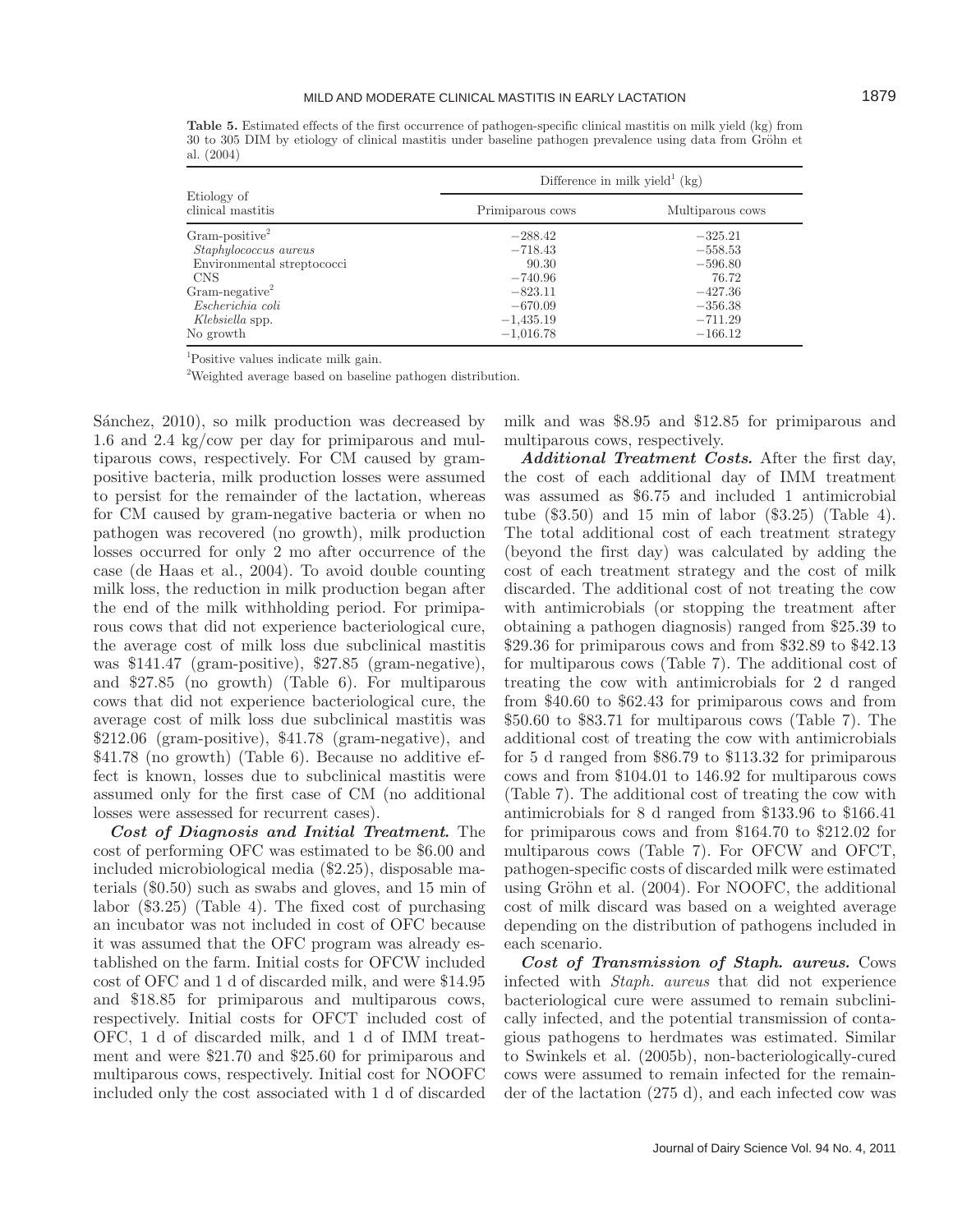## 1880 PINZÓN-SÁNCHEZ ET AL.

|  | <b>Table 6.</b> Estimated cost of production loss (\$) due to subclinical mastitis when cows did not experience bacteriological cure |  |  |  |  |  |  |  |
|--|--------------------------------------------------------------------------------------------------------------------------------------|--|--|--|--|--|--|--|
|  |                                                                                                                                      |  |  |  |  |  |  |  |

|                                                                                                                                                                                                                                                                                                                                                                                                    | Cost of production losses due to subclinical mastitis $(\$)$ |                                            |                  |                                            |  |  |  |  |  |
|----------------------------------------------------------------------------------------------------------------------------------------------------------------------------------------------------------------------------------------------------------------------------------------------------------------------------------------------------------------------------------------------------|--------------------------------------------------------------|--------------------------------------------|------------------|--------------------------------------------|--|--|--|--|--|
|                                                                                                                                                                                                                                                                                                                                                                                                    |                                                              | Primiparous                                |                  | Multiparous                                |  |  |  |  |  |
| Treatment<br>base treatment on diagnostic result<br>Do not treat, discard 3 d<br>Treat 2 d, discard 5 d<br>Treat 5 d, discard 8 d<br>Treat 8 d, discard 11 d<br>readjust therapy after diagnosis<br>Stop treat, discard 3 d<br>Continue 1 d, discard 4 d<br>Continue 4 d, discard 7 d<br>Continue 7 d, discard 10 d<br>Treat 2 d, discard 4 d<br>Treat 5 d, discard 7 d<br>Treat 8 d, discard 10 d | $Gram-positive2$                                             | Gram-negative<br>or no growth <sup>3</sup> | $Gram-positive2$ | Gram-negative<br>or no growth <sup>3</sup> |  |  |  |  |  |
| On-farm culture wait 24 h,                                                                                                                                                                                                                                                                                                                                                                         |                                                              |                                            |                  |                                            |  |  |  |  |  |
|                                                                                                                                                                                                                                                                                                                                                                                                    |                                                              |                                            |                  |                                            |  |  |  |  |  |
|                                                                                                                                                                                                                                                                                                                                                                                                    | 143.09                                                       | 29.57                                      | 214.63           | 44.35                                      |  |  |  |  |  |
|                                                                                                                                                                                                                                                                                                                                                                                                    | 142.03                                                       | 28.51                                      | 213.05           | 42.77                                      |  |  |  |  |  |
|                                                                                                                                                                                                                                                                                                                                                                                                    | 140.45                                                       | 26.93                                      | 210.67           | 40.39                                      |  |  |  |  |  |
|                                                                                                                                                                                                                                                                                                                                                                                                    | 138.86                                                       | 25.34                                      | 208.30           | 38.02                                      |  |  |  |  |  |
| On-farm culture treat immediately,                                                                                                                                                                                                                                                                                                                                                                 |                                                              |                                            |                  |                                            |  |  |  |  |  |
|                                                                                                                                                                                                                                                                                                                                                                                                    |                                                              |                                            |                  |                                            |  |  |  |  |  |
|                                                                                                                                                                                                                                                                                                                                                                                                    | 143.09                                                       | 29.57                                      | 214.63           | 44.35                                      |  |  |  |  |  |
|                                                                                                                                                                                                                                                                                                                                                                                                    | 142.56                                                       | 29.04                                      | 213.84           | 43.56                                      |  |  |  |  |  |
|                                                                                                                                                                                                                                                                                                                                                                                                    | 140.98                                                       | 27.46                                      | 211.46           | 41.18                                      |  |  |  |  |  |
|                                                                                                                                                                                                                                                                                                                                                                                                    | 139.39                                                       | 25.87                                      | 209.09           | 38.81                                      |  |  |  |  |  |
| No use of on-farm culture                                                                                                                                                                                                                                                                                                                                                                          |                                                              |                                            |                  |                                            |  |  |  |  |  |
| Do not treat, discard 3 d                                                                                                                                                                                                                                                                                                                                                                          | 143.09                                                       | 29.57                                      | 214.63           | 44.35                                      |  |  |  |  |  |
|                                                                                                                                                                                                                                                                                                                                                                                                    | 142.56                                                       | 29.04                                      | 213.84           | 43.56                                      |  |  |  |  |  |
|                                                                                                                                                                                                                                                                                                                                                                                                    | 140.98                                                       | 27.46                                      | 211.46           | 41.18                                      |  |  |  |  |  |
|                                                                                                                                                                                                                                                                                                                                                                                                    | 139.39                                                       | 25.87                                      | 209.09           | 38.81                                      |  |  |  |  |  |
| Average milk loss cost                                                                                                                                                                                                                                                                                                                                                                             | 141.47                                                       | 27.85                                      | 212.06           | 41.78                                      |  |  |  |  |  |

1 SCC was assumed to be 800,000 cells/mL and milk production was assumed to decrease by 1.6 and 2.4 kg/cow per day for primiparous and multiparous cows, respectively (Seegers et al., 2003).

2 For clinical mastitis caused by gram-positive bacteria, milk production losses were assumed to persist for the remainder of the lactation. 3 For clinical mastitis caused by gram-negative bacteria or when no pathogen was recovered (no growth), milk production losses occurred for only 2 mo after occurrence of the case (de Haas et al., 2004).

**Table 7.** Additional partial cost (\$) of treating a clinical mastitis case including labor, intramammary antimicrobial treatment, and discarded milk (costs from the first day were allocated to diagnosis and initial treatment costs)

|                                                                                                                                                                                                                                                                                                                                 |                   | Partial cost of mastitis treatment $(\$)$ |              |               |                               |              |  |  |  |  |  |
|---------------------------------------------------------------------------------------------------------------------------------------------------------------------------------------------------------------------------------------------------------------------------------------------------------------------------------|-------------------|-------------------------------------------|--------------|---------------|-------------------------------|--------------|--|--|--|--|--|
|                                                                                                                                                                                                                                                                                                                                 |                   | Primiparous                               |              |               | Multiparous                   |              |  |  |  |  |  |
| Treatment program <sup>1</sup><br>base treatment on diagnostic result<br>Do not treat, discard 3 d<br>Treat 2 d<br>Treat 5 d<br>Treat 8 d<br>readjust therapy after diagnosis<br>Stop treat, discard 3 d<br>Continue 1 d<br>Continue 4 d<br>Continue 7 d<br>No use of on-farm culture<br>Do not treat, discard 3 d<br>Treat 2 d | Gram-<br>positive | $Gram-$<br>negative                       | No<br>growth | Gram-positive | Gram-negative                 | No<br>growth |  |  |  |  |  |
| On-farm culture wait 24 h,                                                                                                                                                                                                                                                                                                      |                   |                                           |              |               |                               |              |  |  |  |  |  |
|                                                                                                                                                                                                                                                                                                                                 |                   |                                           |              |               |                               |              |  |  |  |  |  |
|                                                                                                                                                                                                                                                                                                                                 | 29.36             | 25.68                                     | 25.39        | 42.13         | 32.89                         | 39.79        |  |  |  |  |  |
|                                                                                                                                                                                                                                                                                                                                 | 62.43             | 56.29                                     | 55.82        | 83.71         | 68.31                         | 79.82        |  |  |  |  |  |
|                                                                                                                                                                                                                                                                                                                                 | 113.32            | 103.75                                    | 102.32       | 146.92        | 123.55                        | 140.75       |  |  |  |  |  |
|                                                                                                                                                                                                                                                                                                                                 | 166.41            | 154.11                                    | 149.75       | 212.02        | 184.48                        | 203.71       |  |  |  |  |  |
| On-farm culture treat immediately,                                                                                                                                                                                                                                                                                              |                   |                                           |              |               |                               |              |  |  |  |  |  |
|                                                                                                                                                                                                                                                                                                                                 |                   |                                           |              |               |                               |              |  |  |  |  |  |
|                                                                                                                                                                                                                                                                                                                                 | 29.36             | 25.68                                     | 25.39        | 42.13         | 32.89                         | 39.79        |  |  |  |  |  |
|                                                                                                                                                                                                                                                                                                                                 | 45.89             | 40.98                                     | 40.60        | 62.92         | 50.60                         | 59.81        |  |  |  |  |  |
|                                                                                                                                                                                                                                                                                                                                 | 96.04             | 87.46                                     | 86.79        | 125.57        | 104.01                        | 120.13       |  |  |  |  |  |
|                                                                                                                                                                                                                                                                                                                                 | 148.87            | 137.56                                    | 133.96       | 190.42        | 164.70                        | 182.84       |  |  |  |  |  |
|                                                                                                                                                                                                                                                                                                                                 |                   | Weighted average <sup>2</sup>             |              |               | Weighted average <sup>2</sup> |              |  |  |  |  |  |
|                                                                                                                                                                                                                                                                                                                                 |                   | 26.86                                     |              |               | 38.54                         |              |  |  |  |  |  |
|                                                                                                                                                                                                                                                                                                                                 |                   | 49.32                                     |              |               | 64.88                         |              |  |  |  |  |  |
| Treat 5 d                                                                                                                                                                                                                                                                                                                       |                   | 96.98                                     |              |               | 123.95                        |              |  |  |  |  |  |
| Treat 8 d                                                                                                                                                                                                                                                                                                                       |                   | 147.01                                    |              |               | 186.80                        |              |  |  |  |  |  |
|                                                                                                                                                                                                                                                                                                                                 |                   |                                           |              |               |                               |              |  |  |  |  |  |

1 For all treatment programs, costs for 3-d milk discard are added when animals receive antimicrobials.

<sup>2</sup>Pathogen-specific milk yield loss weighted by the distribution of pathogens.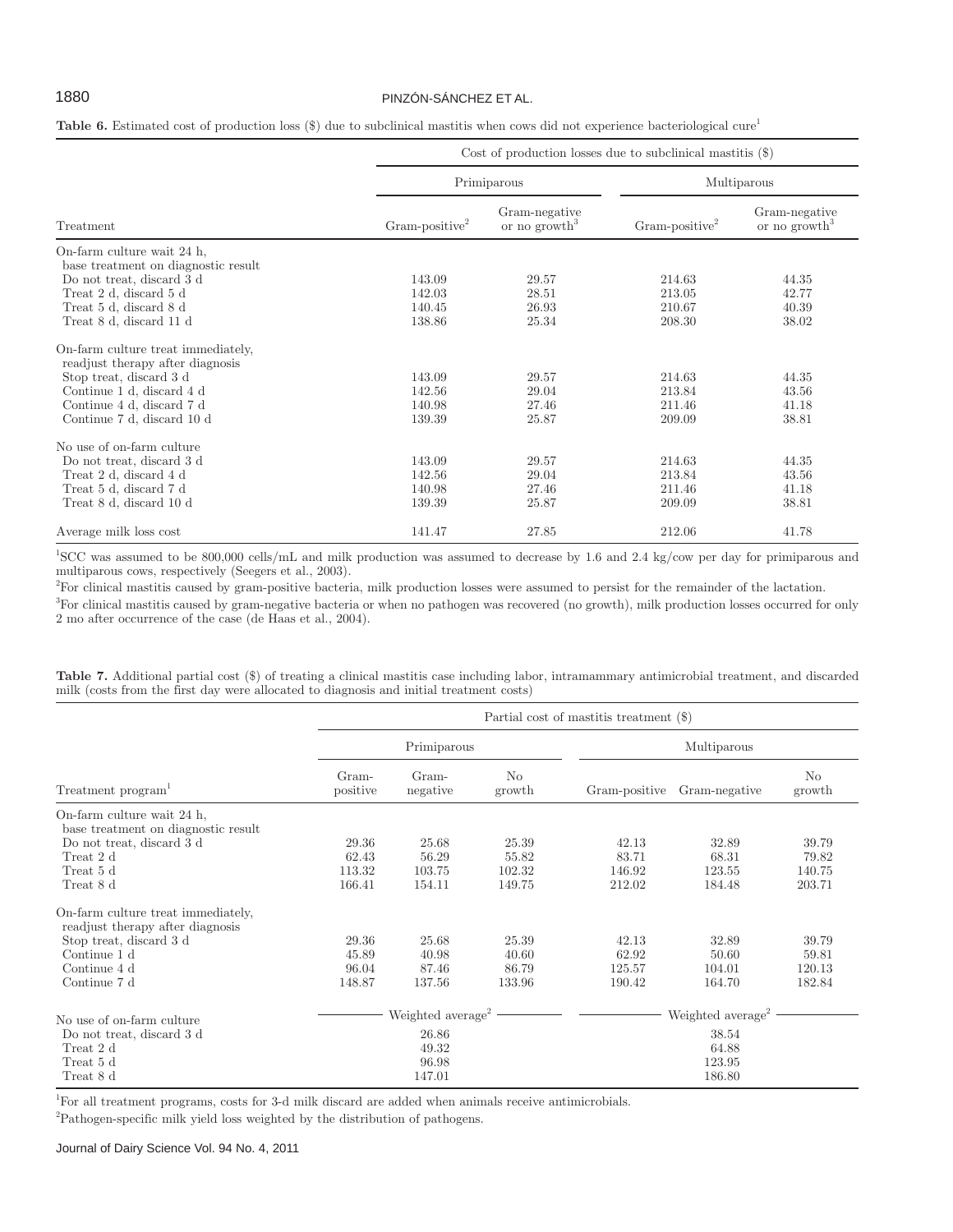assumed to infect 0.25 additional cows. To calculate the cost of transmission, the cost of a treating a CM case for a standard 5-d treatment was multiplied by 0.25 and by the prevalence of *Staph. aureus*. The cost of transmission was then added to the total cost of recurrence.

*Cost of Premature Culling.* The cost of premature culling was based on Dorshorst et al. (2006). It was assumed that the culled animal was immediately replaced by a pregnant heifer with the same production level as the culled animal. The cost of a pregnant replacement heifer was \$1,500. The probability that the replacement heifer delivered a female calf was 47%. The value of a male calf was \$50 versus \$250 for a female calf. Thus the weighted average value of a calf was \$144. The estimated salvage value of a culled cow was \$600. The total cost of culling (**TCC**) was calculated by subtracting the estimated salvage value and the value of the calf from the value of the replacement heifer (i.e., \$1,500 – \$144  $-$  \$600  $=$  \$756). Discounting was used to calculate the cost of culling relative to the expected productive life of a cow. The assumed culling rate in the herd was 30%. The expected number of months for a cow in the herd was calculated as 1 divided by cull rate, and multiplied by 12. Thus, the expected life (**ELM**) of a cow was 40 mo. Using a monthly interest rate (**IR**) of 0.05% (5% annual discount rate), the monthly cost of voluntary culling was estimated using the following equation:

Monthly cost of culling = 
$$
\text{TCC} / \frac{1 - (1 + \text{IR})^{-\text{ELM}}}{\text{IR}}.
$$

The monthly cost of culling was \$20.90; this value was charged to the month of early culling. For example, if a primiparous cow was culled at 60 DIM (2 mo in milk), 38 mo would be considered lost, resulting in premature culling cost of \$794 (38  $\times$  \$20.90). The premature cost of culling a multiparous cow was assumed for a second parity cow. The average calving interval was assumed to be 14 mo. For example, if a multiparous cow was culled at 90 DIM (3 mo in milk), 23 mo would be considered lost (i.e.,  $40 - 14 - 3 = 23$ ), resulting in premature cost of culling of \$480.70. In summary, the cost of culling was calculated by the difference in the value of replacement heifer by the value of salvage and offspring, discounted by month of early culling. The cost of culling was then the prorated monthly value multiplied by the number of months of early culling. For primiparous cows, the cost of premature culling was \$794.20 and \$773.30 for animals culled at 60 and 90 DIM, respectively. For multiparous cows, the cost of premature culling was \$501.60 and \$480.70 for animals culled at 60 and 90 DIM, respectively.

*Cost of Losing a Mammary Gland Quarter.* It was assumed that 10% of cows experiencing a recurrent case resulted in drying off of the infected mammary gland and a subsequent 15% decrease in milk yield for the remainder of the lactation. Milk production loss due to drying off the chronically infected mammary gland was adjusted by DIM.

*Costs Due To Recurrence of Mastitis.* The costs due to recurrent cases included the total cost of 5-d IMM treatment, potential loss of a mammary gland quarter, and potential transmission (for cases caused by *Staph. aureus*). For primiparous cows, assuming that for the first recurrence 95% of the cases were treated and 5% were culled, the average cost of the first recurrence was \$192.22. For multiparous cows, assuming that for the first recurrence 90% of the cases were treated and 10% were culled, the average cost of the first recurrence was \$231.91. For primiparous cows, assuming that for the second recurrence 10% of the cases were treated and 90% were culled, the average cost of the second recurrence was \$44.86. For multiparous cows, assuming that for the second recurrence 5% of the cases were treated and 95% were culled, the average cost of the second recurrence was \$74.75.

#### *Analysis of Model Outcomes*

*Economic Losses.* The decision tree had 144 terminal values that represented the sum of the partial cash flow (total costs) of each possible outcome. The proportional effect of CM on milk income was estimated by dividing each terminal value by the estimated total milk income that would have been generated if the cow did not experience CM.

*Expected Monetary Values.* The economically optimal path in the decision tree was calculated by comparison of expected monetary values (**EMV**). Expected monetary values were calculated using a process of "averaging out and folding back" and were the sums of the products of the monetary value of each outcome and the probability of that outcome occurring. The optimal treatment strategy was the option with the least negative EMV (i.e., minimum losses). In this model, EMV are negative and represent decrease in milk income; thus, an EMV of −\$5 would be more optimal than  $-\$10$ .

*Sensitivity Analyses.* Sensitivity analyses were performed using the minimum and maximum values of milk price, cost of farm labor, cost of antimicrobials, and cost of OFC under the baseline prevalence (scenario A; Table 4). Additional sensitivity analyses were performed by creating 2 additional scenarios with differing pathogen distributions. Scenario B was characterized by a greater prevalence of CM caused by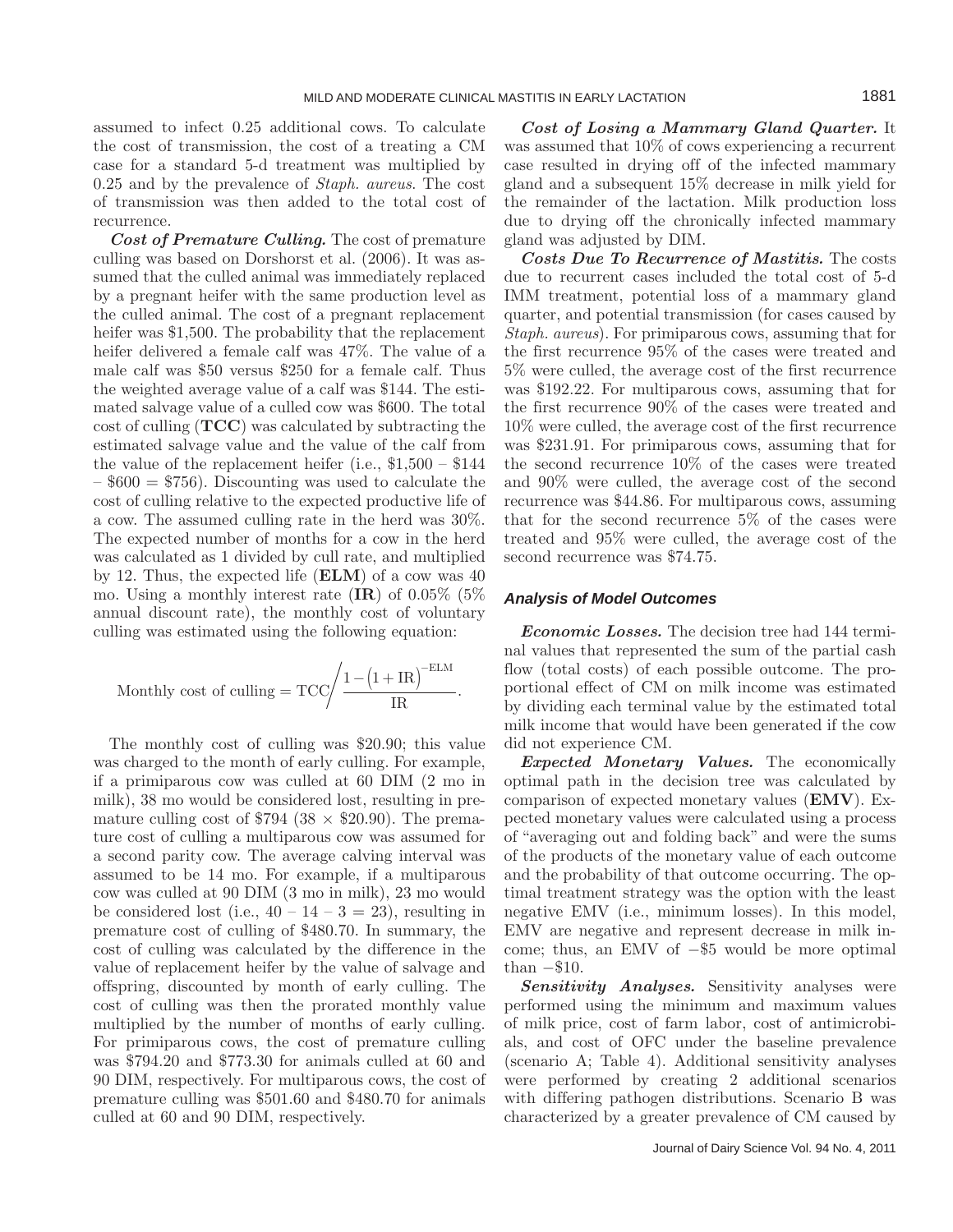contagious pathogens (*Staph. aureus*), and scenario C was characterized by a greater prevalence of CM caused by coliforms (Table 1).

## **RESULTS**

## *Economic Losses*

Four situations were possible after treatment: (1) cow experienced bacteriological cure and CM did not recur, (2) cow experienced bacteriological cure but the CM did recur, (3) cow did not experience bacteriological cure and CM did not recur, or (4) cow did not experience bacteriological cure but the CM did recur. Proportionally, the least economic losses were observed for cows that experienced bacteriological cure and did not have recurrent cases of CM (best-case scenario) for primiparous cows (4–15% of potential milk income was decreased) and for multiparous cows (3–9% of potential milk income was decreased) (Table 8). The greatest proportion of losses was observed for cows that did not experience bacteriological cure and had recurrent cases of CM (worst-case scenario) for primiparous cows (17–23% of potential milk income was decreased) and multiparous cows (12–23% of potential milk income was decreased) (Table 8). The greatest difference between the best and worst case scenario was for CM caused by gram-positive pathogens (13–15%) compared with CM caused by gram-negative pathogens and no growth (7–9%) (Table 8).

## *EMV for Scenario A (Baseline Distribution of Pathogens)*

For primiparous cows, the least negative overall EMV was for NOOFC  $(-\$323.10)$ , but the differences in overall EMV from the other 2 strategies were less than \$2.26 per case of CM (Table 9). For multiparous cows, the least negative overall EMV was for OFCT (−\$263.79) but the differences with the EMV from the other 2 strategies were less than \$2.83 per case of CM (Table 9).

When the OFCW system was used and the etiology of CM was gram-positive, the treatment strategy with the least negative EMV was 2DT for primiparous cows (−\$251.32) and multiparous cows (−\$366.97) (Table 9). When the etiology of CM was gram-negative, the treatment strategy with the least negative EMV was NOT for both primiparous cows (−\$340.12) and multiparous cows (−\$266.35) cows (Table 9). Similarly, when the etiology of CM was no growth, the treatment strategy with the least negative EMV was NOT for primiparous cows (−\$383.80) and multiparous cows (−\$159.60) cows (Table 9).

When the OFCT system was used and the etiology of CM was gram-positive, the treatment strategy with the least negative EMV was C1DT for primiparous cows  $(-\$241.73)$  and multiparous cows  $(-\$353.25)$ cows (Table 9). When the etiology of CM was gramnegative, the treatment strategy with the least negative EMV was STOP for primiparous cows (−\$346.87) and multiparous cows (−\$273.10) (Table 9). Similarly, when the etiology of CM was no growth, the treatment strategy with the least negative EMV was STOP for primiparous cows (−\$390.55) and multiparous cows  $(-\$166.35)$  (Table 9).

When the NOOFC system was used, the etiology of CM was unknown, and the treatment strategy with the least negative EMV was NOT for primiparous cows (−\$323.10) and 2DT for multiparous cows (−\$266.62) (Table 9). For primiparous cows the EMV for the strategy 2DT was only \$3.65 greater than the EMV for NOT.

For all OFC systems and all etiologies, a large difference was observed in EMV of extended treatments (5DT, 8DT, C4DT, and C7DT) compared with the least negative EMV (Table 9). For primiparous and multiparous cows the difference in EMV ranged from \$33.50 to \$163.28 greater for extended treatments (Table 9). When OFCW and OFCT were used, the greatest difference was observed for treating gram-negative and no growth for 8 d compared with not treating (Table 9).

## *EMV for Scenario B (Greater Prevalence of Staph. aureus)*

For primiparous cows, the least negative overall EMV was for NOOFC (−\$361.44) and the differences with the EMV from the other 2 strategies were less than \$6.66 per case of CM (Table 9). For multiparous cows, the least overall EMV was for NOOFC (−\$420.57), and the differences with the EMV from the other 2 strategies were less than \$9.09 per case of CM (Table 9).

When the OFCW system was used and the etiology of CM was gram-positive, the treatment strategy with the least negative EMV was 2DT for primiparous cows (−\$362.53) and multiparous cows (−\$517.49) (Table 9). When the etiology of CM was gram-negative, the treatment strategy with the least negative EMV was NOT for primiparous cows (−\$378.58) and multiparous cows (−\$289.61) (Table 9). Similarly, when the etiology of CM was no growth, the treatment strategy with the least negative EMV was NOT for primiparous cows (−\$383.80) and multiparous cows (−\$159.60) (Table 9).

When the OFCT system was used, and the etiology of CM was gram-positive, the treatment strategy with the least negative EMV was C1DT for primiparous cows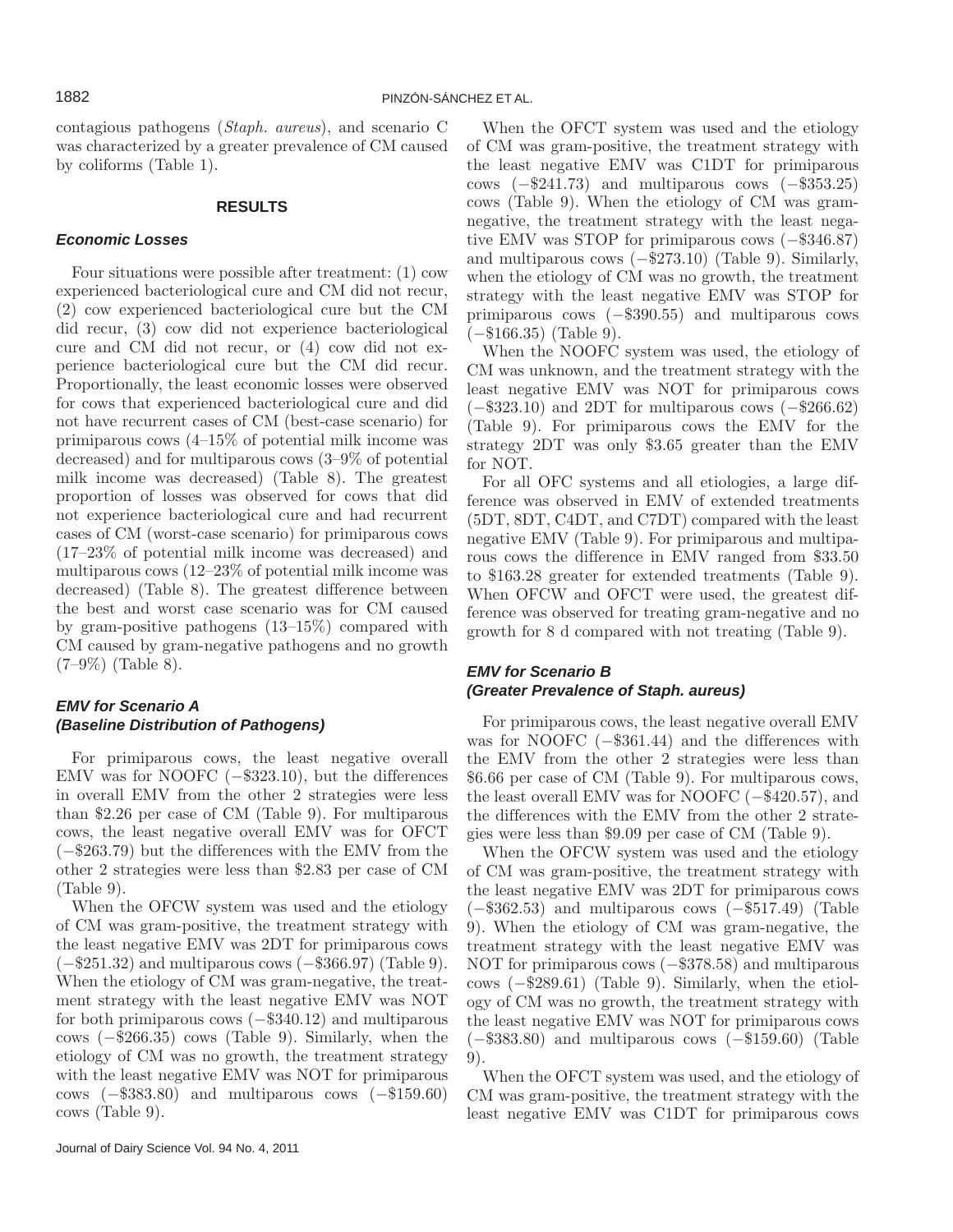## MILD AND MODERATE CLINICAL MASTITIS IN EARLY LACTATION 1983

**Table 8.** Percentage of milk income lost due to clinical mastitis for remainder of lactation (30–305 DIM) relative to potential income of \$3,191 (primiparous cows) and \$3,692 (multiparous cows)

|                    |               |                       |            |         | Primiparous cows (%) |          | Multiparous cows $(\%)$ |         |               |       |
|--------------------|---------------|-----------------------|------------|---------|----------------------|----------|-------------------------|---------|---------------|-------|
| On-farm            | Etiology      |                       | Bact. cure |         | No bact. cure        |          | Bact. cure              |         | No bact. cure |       |
| culture<br>system  |               | Treatment<br>strategy | No recur   | Recur   | No recur             | Recur    | No recur                | Recur   | No recur      | Recur |
| OFCW <sup>1</sup>  | Gram-positive | Do not treat          | 4.4        | $8.9\,$ | 12.3                 | 17.0     | 4.6                     | 10.4    | 13.1          | 19.0  |
|                    |               | Treat 2 d             | 5.4        | 9.9     | 13.4                 | 18.0     | $5.7\,$                 | 11.5    | 14.2          | 20.1  |
|                    |               | Treat 5 d             | 7.0        | 11.4    | 15.0                 | 19.5     | 7.4                     | 13.1    | 15.9          | 21.8  |
|                    |               | Treat 8 d             | 8.7        | 13.0    | 16.6                 | 21.1     | 9.2                     | 14.8    | 17.7          | 23.5  |
|                    | Gram-negative | Do not treat          | 9.8        | 10.7    | 17.1                 | 18.0     | 5.2                     | 6.4     | 13.4          | 14.6  |
|                    |               | Treat 2 d             | 10.8       | 11.6    | 18.0                 | 18.9     | 6.2                     | 7.3     | 14.3          | 15.5  |
|                    |               | Treat 5 d             | 12.2       | 13.1    | 19.5                 | 20.4     | 7.7                     | 8.8     | 15.8          | 16.9  |
|                    |               | Treat 8 d             | 13.8       | 14.6    | 21.1                 | 21.9     | 9.3                     | 10.4    | 17.5          | 18.5  |
|                    | No growth     | Do not treat          | 11.8       | 12.7    | 18.2                 | 19.1     | 3.1                     | 4.3     | 11.0          | 12.2  |
|                    |               | Treat 2 d             | 12.7       | 13.6    | 19.1                 | 20.0     | 4.2                     | 5.3     | 12.1          | 13.2  |
|                    |               | Treat 5 d             | 14.2       | 15.0    | 20.6                 | 21.5     | 5.8                     | 6.9     | 13.7          | 14.8  |
|                    |               | Treat 8 d             | 15.7       | 16.5    | 22.1                 | 22.9     | 7.5                     | 8.5     | 15.4          | 16.4  |
| OFCT <sup>2</sup>  | Gram-positive | Do not treat          | 4.6        | 9.1     | 12.5                 | 17.2     | 4.7                     | 10.6    | 13.3          | 19.2  |
|                    |               | Treat 2 d             | 5.1        | 9.6     | 13.1                 | 17.7     | 5.3                     | 11.1    | 13.8          | 19.7  |
|                    |               | Treat 5 d             | 6.7        | 11.1    | 14.6                 | 19.2     | 7.0                     | 12.7    | 15.5          | 21.4  |
|                    |               | Treat 8 d             | 8.3        | 12.7    | 16.3                 | 20.8     | 8.8                     | 14.4    | 17.3          | 23.1  |
|                    | Gram-negative | Do not treat          | 10.0       | 10.9    | 17.3                 | 18.2     | 5.4                     | 6.6     | 13.6          | 14.8  |
|                    |               | Treat 2 d             | 10.5       | 11.4    | 17.8                 | 18.7     | 5.9                     | 7.1     | 14.0          | 15.2  |
|                    |               | Treat 5 d             | 11.9       | 12.8    | 19.2                 | 20.1     | 7.3                     | $8.5\,$ | 15.5          | 16.6  |
|                    |               | Treat 8 d             | 13.5       | 14.3    | 20.8                 | 21.6     | 9.0                     | 10.0    | 17.1          | 18.2  |
|                    | No growth     | Do not treat          | 12.0       | 12.9    | 18.4                 | 19.3     | 3.3                     | 4.5     | 11.2          | 12.4  |
|                    |               | Treat 2 d             | 12.5       | 13.4    | 18.9                 | 19.8     | 3.8                     | 5.0     | 11.7          | 12.9  |
|                    |               | Treat 5 d             | 13.9       | 14.8    | 20.3                 | $21.2\,$ | 5.4                     | 6.6     | 13.3          | 14.5  |
|                    |               | Treat 8 d             | 15.4       | 16.2    | 21.8                 | 22.6     | 7.1                     | $8.2\,$ | 15.0          | 16.1  |
| NOOFC <sup>3</sup> | Gram-positive | Do not treat          | 4.1        | 8.6     | 12.1                 | 16.7     | 4.3                     | 10.1    | 12.8          | 18.8  |
|                    |               | Treat 2 d             | 4.8        | 9.3     | 12.8                 | 17.4     | 5.0                     | 10.8    | 13.5          | 19.5  |
|                    |               | Treat 5 d             | 6.3        | 10.7    | 14.3                 | 18.8     | 6.6                     | 12.3    | 15.1          | 21.0  |
|                    |               | Treat 8 d             | 7.9        | 12.2    | 15.8                 | 20.3     | 8.3                     | 14.0    | 16.8          | 22.6  |
|                    | Gram-negative | Do not treat          | 9.6        | 10.6    | 16.9                 | 17.8     | 5.2                     | 6.4     | 13.4          | 14.6  |
|                    |               | Treat 2 d             | 10.3       | 11.3    | 17.6                 | 18.5     | 5.9                     | 7.1     | 14.1          | 15.3  |
|                    |               | Treat 5 d             | 11.8       | 12.7    | 19.1                 | 20.0     | 7.5                     | 8.6     | 15.7          | 16.8  |
|                    |               | Treat 8 d             | 13.4       | 14.2    | 20.7                 | 21.5     | 9.2                     | 10.3    | 17.4          | 18.4  |
|                    | No growth     | Do not treat          | 11.6       | 12.6    | 18.1                 | 19.0     | 2.9                     | 4.1     | 10.8          | 12.0  |
|                    |               | Treat 2 d             | 12.3       | 13.3    | 18.8                 | 19.7     | 3.6                     | 4.8     | 11.5          | 12.7  |
|                    |               | Treat 5 d             | 13.8       | 14.7    | 20.3                 | 21.1     | 5.2                     | 6.3     | 13.1          | 14.2  |
|                    |               | Treat 8 d             | 15.4       | 16.2    | 21.8                 | 22.6     | 6.9                     | 7.9     | 14.8          | 15.8  |

<sup>1</sup>Use on-farm culture and wait 24 h for microbiology results to base treatment on diagnosis.

<sup>2</sup>Use on-farm culture and treat immediately, then after 24 h, the treatment is readjusted based on diagnosis. 3 Do not use on-farm culture.

(−\$354.00) and multiparous cows (−\$504.59) (Table 9). When the etiology of CM was gram-negative, the treatment strategy with the least negative EMV was STOP for primiparous cows  $(-\$385.33)$  and multiparous cows (−\$296.36) (Table 9). Similarly, when the etiology of CM was no growth, the treatment strategy with the least negative EMV was STOP for primiparous cows  $(-\$390.35)$  and multiparous cows  $(-\$166.57)$ (Table 9).

When the NOOFC system was used, the etiology of CM was unknown, and the treatment strategy with the least negative EMV was 2DT for primiparous cows  $(-\$361.44)$  and multiparous cows  $(-\$420.57)$ (Table 9).

For all OFC systems and all etiologies, a large difference was observed for EMV of extended treatments (5DT, 8DT, C4DT, and C7DT) compared with the least negative EMV (Table 9). For primiparous cows the difference ranges from \$26.58 to \$124.15 greater for extended treatments (Table 9). The largest difference was observed for treating no growth for 8 d when using OFCW system  $(EMV = -\$507.75)$  (Table 9).

## *EMV for Scenario C (Greater Prevalence of Coliforms)*

For primiparous cows, the least negative overall EMV was for NOOFC (−\$313.89) and the differences with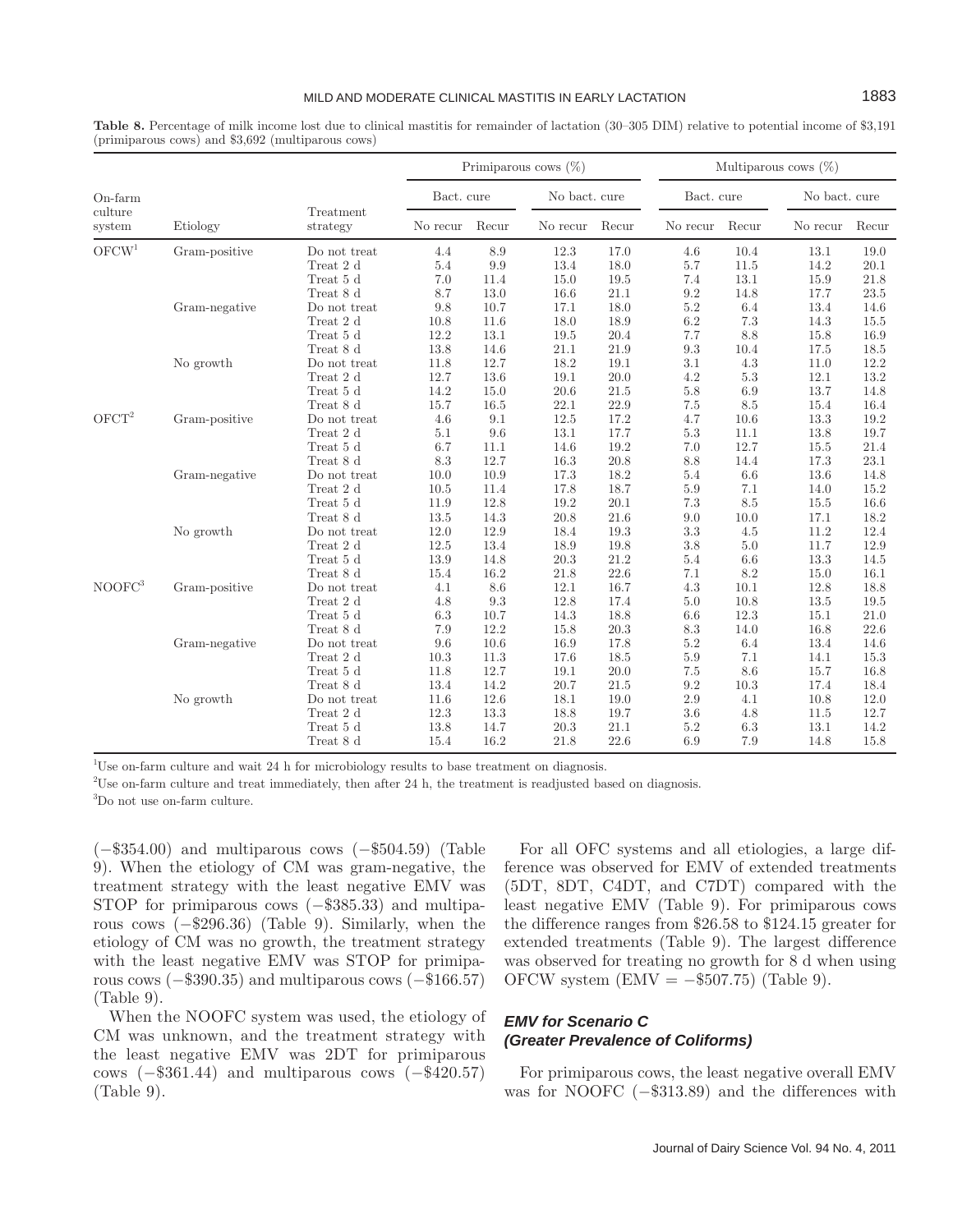### 1884 PINZÓN-SÁNCHEZ ET AL.

**Table 9.** Expected monetary values (EMV) of different treatment strategies for baseline prevalence (scenario A), high prevalence of contagious pathogens (scenario B), and high prevalence of coliforms (scenario  $C$ )<sup>1</sup>

| On-farm                   |               |                       |           | Primiparous cows (\$) |             | Multiparous cows $(\$)$ |           |               |  |
|---------------------------|---------------|-----------------------|-----------|-----------------------|-------------|-------------------------|-----------|---------------|--|
| culture<br>$(OFC)$ system | OFC result    | Treatment             | A         | B                     | $\mathbf C$ | A                       | B         | $\mathcal{C}$ |  |
| $\mathrm{OFCW}^2$         |               | Overall $EMV3$        | $-324.33$ | $-368.10$             | $-317.27$   | $-264.20$               | $-429.66$ | $-262.67$     |  |
|                           | Gram-positive | Do not treat          | $-264.94$ | $-369.16$             | $-239.86$   | $-392.01$               | $-529.95$ | $-431.76$     |  |
|                           |               | Treat 2 d             | $-251.32$ | $-362.53$             | $-222.40$   | $-366.97$               | $-517.49$ | $-401.01$     |  |
|                           |               | Treat 5 d             | $-285.65$ | $-389.11$             | $-255.31$   | $-406.42$               | $-549.08$ | $-437.79$     |  |
|                           |               | Treat 8 d             | $-321.85$ | $-411.59$             | $-289.98$   | $-447.33$               | $-574.95$ | $-475.95$     |  |
|                           | Gram-negative | Do not treat          | $-340.12$ | $-378.58$             | $-323.39$   | $-266.35$               | $-289.61$ | $-255.35$     |  |
|                           |               | Treat $2\ \mathrm{d}$ | $-362.25$ | $-400.41$             | $-345.65$   | $-290.05$               | $-313.41$ | $-279.02$     |  |
|                           |               | Treat 5 d             | $-409.42$ | $-447.41$             | $-392.89$   | $-344.75$               | $-368.22$ | $-333.66$     |  |
|                           |               | Treat 8 d             | $-459.50$ | $-497.44$             | $-442.99$   | $-405.13$               | $-428.25$ | $-394.20$     |  |
|                           | No growth     | Do not treat          | $-383.80$ | $-383.60$             | $-383.59$   | $-159.60$               | $-159.82$ | $-158.44$     |  |
|                           |               | Treat $2\ \mathrm{d}$ | $-414.18$ | $-413.98$             | $-413.97$   | $-199.47$               | $-199.69$ | $-198.31$     |  |
|                           |               | Treat 5 d             | $-460.60$ | $-460.40$             | $-460.39$   | $-260.16$               | $-260.38$ | $-259.00$     |  |
|                           |               | Treat 8 d             | $-507.95$ | $-507.75$             | $-507.74$   | $-322.88$               | $-323.10$ | $-321.72$     |  |
| OFCT <sup>4</sup>         |               | Overall EMV           | $-325.36$ | $-364.15$             | $-321.57$   | $-263.79$               | $-422.65$ | $-266.39$     |  |
|                           | Gram-positive | Stop treat            | $-271.69$ | $-375.91$             | $-246.61$   | $-398.76$               | $-536.70$ | $-438.51$     |  |
|                           |               | Continue 1 d          | $-241.73$ | $-354.00$             | $-212.81$   | $-353.25$               | $-504.59$ | $-387.56$     |  |
|                           |               | Continue 4 d          | $-275.27$ | $-379.99$             | $-244.94$   | $-392.08$               | $-535.45$ | $-423.71$     |  |
|                           |               | Continue 7 d          | $-311.17$ | $-402.15$             | $-279.31$   | $-432.68$               | $-560.98$ | $-461.55$     |  |
|                           | Gram-negative | Stop treat            | $-346.87$ | $-385.33$             | $-330.14$   | $-273.10$               | $-296.36$ | $-262.10$     |  |
|                           |               | Continue 1 d          | $-353.79$ | $-392.02$             | $-337.16$   | $-279.27$               | $-302.53$ | $-268.28$     |  |
|                           |               | Continue 4 d          | $-399.97$ | $-437.99$             | $-383.44$   | $-332.14$               | $-355.68$ | $-321.02$     |  |
|                           |               | Continue 7 d          | $-449.80$ | $-487.77$             | $-433.28$   | $-392.28$               | $-415.46$ | $-381.32$     |  |
|                           | No growth     | Stop treat            | $-390.55$ | $-390.35$             | $-390.34$   | $-166.35$               | $-166.57$ | $-165.19$     |  |
|                           |               | Continue 1 d          | $-405.74$ | $-405.54$             | $-405.53$   | $-186.28$               | $-186.50$ | $-185.13$     |  |
|                           |               | Continue 4 d          | $-451.85$ | $-451.65$             | $-451.64$   | $-246.37$               | $-246.59$ | $-245.21$     |  |
|                           |               | Continue 7 d          | $-498.94$ | $-498.74$             | $-498.73$   | $-308.84$               | $-309.06$ | $-307.69$     |  |
| NOOFC <sup>5</sup>        |               | Overall EMV           | $-323.10$ | $-361.44$             | $-313.89$   | $-266.62$               | $-420.57$ | $-261.28$     |  |
|                           |               | Do not treat          | $-323.10$ | $-366.74$             | $-313.89$   | $-266.97$               | $-432.38$ | $-261.28$     |  |
|                           |               | Treat 2 d             | $-326.75$ | $-361.44$             | $-322.76$   | $-266.62$               | $-420.57$ | $-267.70$     |  |
|                           |               | Treat 5 d             | $-368.48$ | $-393.44$             | $-366.89$   | $-317.10$               | $-459.16$ | $-319.05$     |  |
|                           |               | Treat 8 d             | $-412.48$ | $-423.48$             | $-414.00$   | $-371.22$               | $-495.36$ | $-376.31$     |  |

<sup>1</sup>Least negative EMV is shown in bold.

<sup>2</sup>Use OFC and wait 24 h for microbiology results to base treatment on diagnosis.

<sup>3</sup>Overall EMV = expected monetary value for decision 1 (use of OFC system).

4 Use OFC and treat immediately, then after 24 h, the treatment is readjusted based on diagnosis.

5 Do not use OFC.

the EMV from the other 2 strategies were less than \$7.68 per CM case (Table 9). For multiparous cows, the least overall EMV was for NOOFC (−\$261.28), and the differences with the EMV from the other 2 strategies were less than \$5.11 per CM case (Table 9).

When the OFCW system was used and the etiology of CM was gram-positive, the treatment strategy with the least negative EMV was 2DT for primiparous cows (−\$222.40) and multiparous cows (−\$401.01) (Table 9). When the etiology of CM was gram-negative, the treatment strategy with the least negative EMV was NOT for primiparous cows (−\$323.39) and multiparous cows (−\$255.35) (Table 9). Similarly, when the etiology of CM was no growth, the treatment strategy with the least negative EMV was NOT for primiparous cows (−\$383.59) and multiparous cows (−\$158.44) (Table 9).

When the OFCT system was used, and the etiology of CM was gram-positive, the treatment strategy with the least negative EMV was C1DT for primiparous cows (−\$212.81) and multiparous cows (−\$387.56) (Table 9). When the etiology of CM was gram-negative, the treatment strategy with the least negative EMV was STOP for primiparous cows (−\$330.14) and multiparous cows  $(-\$262.10)$  (Table 9). Similarly, when the etiology of CM was no growth, the treatment strategy with the least negative EMV was STOP for primiparous cows (−\$390.34) and multiparous cows (−\$165.19) (Table 9).

When the NOOFC system was used, the etiology of CM was unknown, and the treatment strategy with the least negative EMV was NOT for primiparous cows (−\$313.89) and multiparous cows (−\$261.28) (Table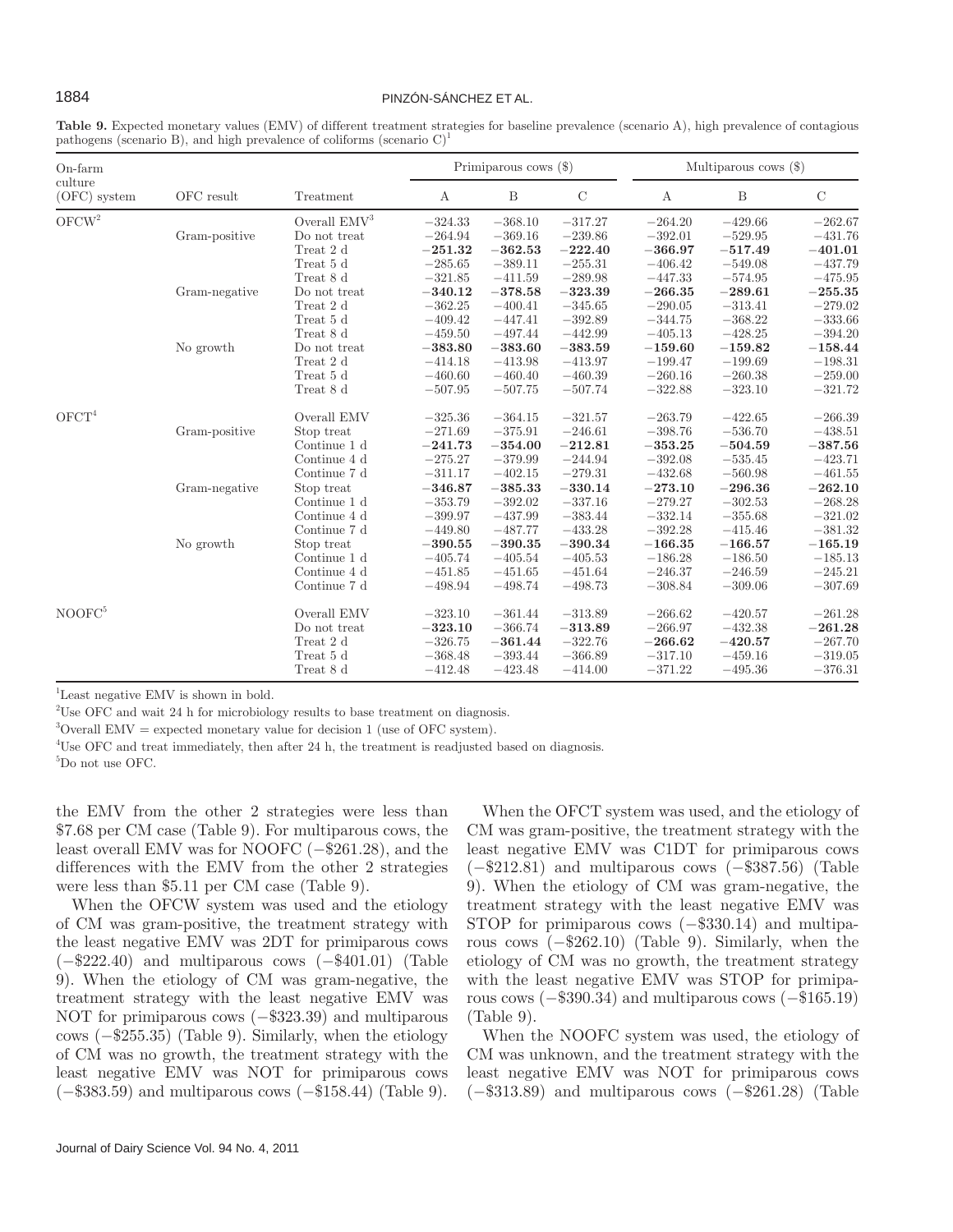9). However, for primiparous cows, the strategy 2DT had only \$3.65 difference with the NOT strategy.

For all OFC systems and all etiologies, a large difference was observed for EMV of extended treatments (5DT, 8DT, C4DT, and C7DT) compared with the least negative EMV (Table 9). For primiparous cows the difference ranges from \$32.91 to \$124.15 greater for extended treatments (Table 9). The largest difference was observed for treating no growth for 8 d when using OFCW system  $(EMV = -\$507.75)$  (Table 9).

## *Sensitivity Analysis*

For both primiparous and multiparous cows, milk price had the greatest effect on the model cost of drug or cost of OFC, because minimal differences in EMV were observed for the extremes of the other variables when compared with EMV from the baseline scenario (Tables 10 and 11).

For primiparous and multiparous cows, the treatment strategies with the least negative EMV were consistently 2DT or C1DT for gram-positives, and NOT or STOP for gram-negatives and no growth, regardless of pathogen distribution.

For primiparous cows when NOOFC system was used, the least negative EMV was NOT (do not treat) regardless of variation in milk price, labor cost, cost of drug, or cost of OFC (Table 10). For multiparous cows when NOOFC system was used, the treatment strategy with the least negative EMV was 2DT except when the labor or drug costs were the maximum or milk price was the minimum value. In these situations, the least negative EMV was NOT (Table 11).

#### **DISCUSSION**

As farms increase in size, the herd-level economic impact of treatment decisions often becomes more relevant to farm managers compared with decision making for individual cows on smaller farms. Decision tree analysis is an approach to decision making based on combining scientific knowledge with economic considerations. Rather than simply evaluating clinical or bacteriological cure rates, the use of decision tree analysis at the cow level allowed the comparison of the economic effect of a variety of mastitis treatment strategies that are commonly used by dairy farmers in Wisconsin. The model is an attempt to define the economically optimal treatment strategy for generic treatment of CM while evaluating the benefits and cost of treatment. Although the use of OFC systems was included in this study, the objective was not to determine if use of OFC was economically optimal but to determine the most economically efficient treatment strategy under a variety of potential management situations. The tree included best possible assumptions of the costs and biological outcomes based on published field trial data and in some cases where reliable data was not available assumptions were based on conservative estimates of the authors. The decisions used in the tree were ordered to reflect the sequence of decisions made by dairy producers.

Clinical mastitis is a complex disease that involves different biological factors. Factors related to the cow such as parity, stage of lactation, number of mammary gland quarters infected, and previous history of clinical and subclinical mastitis are known to associated with treatment outcomes (Sol et al., 2000; Constable and Morin, 2003; Deluyker et al., 2005; Bradley and Green, 2009; Pinzón-Sánchez, 2010). The analysis was done separately for primiparous and multiparous cows because of the different shapes of their lactation curves and because parity is an important factor that is usually considered when making treatment decisions. The characteristics of the hypothetical cow were typical of cows that experience mild and moderate cases of clinical mastitis that are expected to result in relatively successful posttreatment outcomes. The modeled cow was relatively early in lactation with a single mammary gland quarter affected and without previous cases of CM. Cows that were experiencing severe cases of mastitis, were in very early or late stages of lactation, were affected with concurrent disease, or were affected with pathogens that are isolated only infrequently from cases of CM were not included in this model.

Most mastitis research has focused on outcomes of treatment of mastitis caused by contagious pathogens such as *Staph. aureus*. However, many modern dairy farms have successfully controlled mastitis caused by contagious pathogens, and the distribution of pathogens causing mastitis is often dominated by environmental pathogens (Makovec and Ruegg, 2003; Milne et al., 2005; Pinzón-Sánchez, 2010). Additionally, 20 to 40% of CM cases have been reported to yield no growth (Roberson et al., 2004; Hoe and Ruegg, 2005; Lago, 2009), probably because the cow's immune system has successfully eliminated the infection (Smith et al., 1985; Sears et al., 1993). The distribution of pathogens modeled in this study was typical of modern US dairy farms. The greater diversity of mastitis pathogens occurring on modern dairy farms has resulted in many farms adopting the use of OFC systems to better target treatments for specific diagnoses (Neeser et al., 2006). In some instances, (such as recovery of no pathogens from CM cases) antimicrobial treatments are not administered and in other instances the duration of treatment may be varied based on diagnosis. Most dairy farms that use OFC limit their diagnoses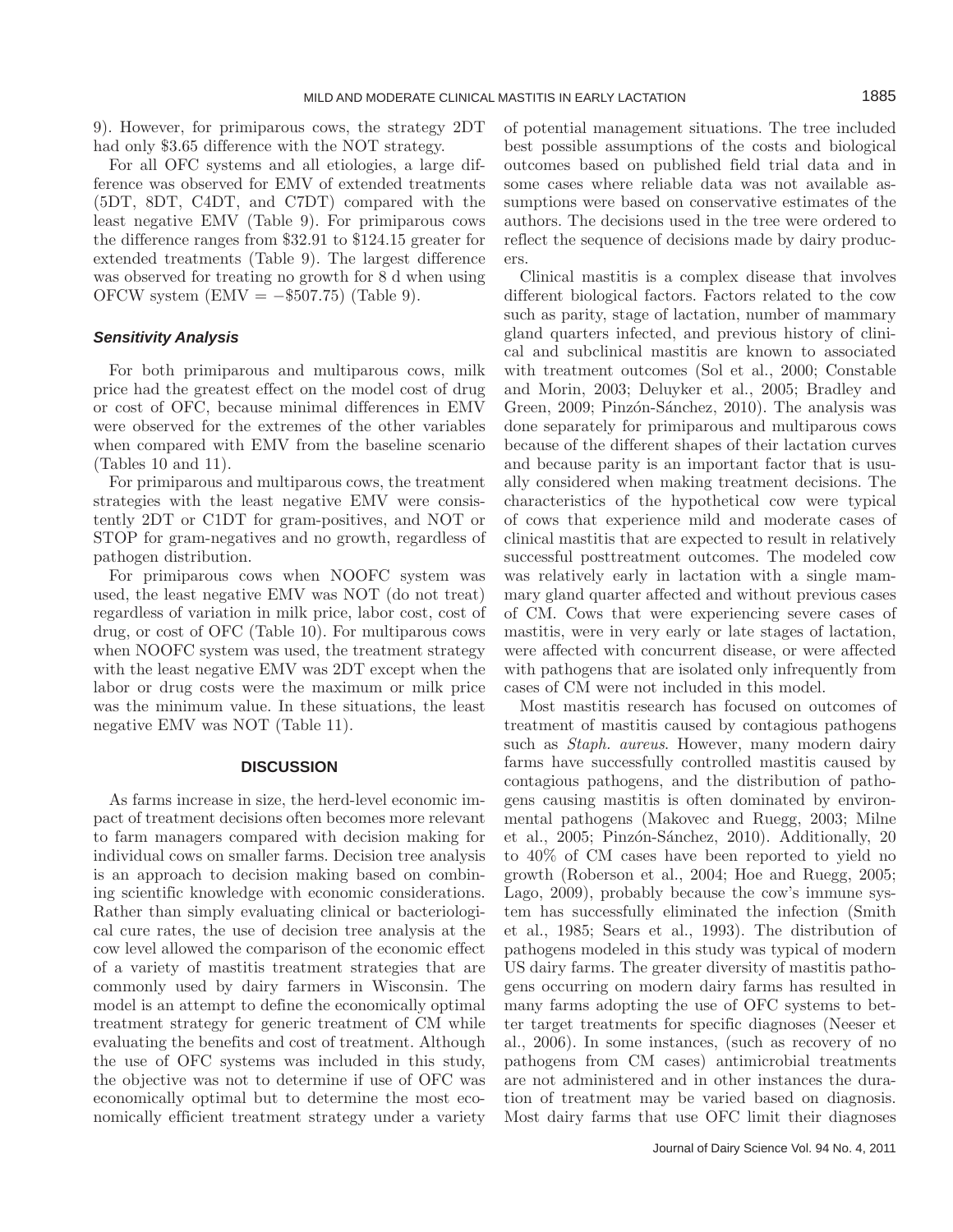|                    |               | <b>Table 10.</b> Results of sensitivity analysis for primiparous cows <sup>1</sup> |                 |                      |             |                      |           |                     |           |           |                 |                      |
|--------------------|---------------|------------------------------------------------------------------------------------|-----------------|----------------------|-------------|----------------------|-----------|---------------------|-----------|-----------|-----------------|----------------------|
| On-farm<br>culture |               | ${\bf Treatment}$                                                                  |                 | Milk price/kg $(\$)$ |             | Labor $\cosh/h$ (\$) |           | Cost of drug $(\$)$ |           |           | OFC cost $(\$)$ |                      |
| (OFC) system       | Etiology      | strategy                                                                           | <b>Baseline</b> | 0.22                 | 0.44        | 8.00                 | 18.00     | 2.50                | 4.50      | 1.25      | 3.25            |                      |
| $\rm OFCW^2$       |               | Overall $\mathrm{EMV}^3$                                                           | $-324.33$       | $-222.65$            | $-426.01$   | $-321.77$            | $-326.89$ | $-323.28$           | $-325.38$ | $-323.33$ | $-325.33$       |                      |
|                    | Gram-positive | Do not treat                                                                       | $-264.94$       | $-185.36$            | $-344.52$   | $-262.75$            | $-267.13$ | $-264.19$           | $-265.69$ | $-263.94$ | $-265.94$       |                      |
|                    |               | Treat 2 d                                                                          | $-251.32$       | $-178.52$            | $-324.13$   | $-246.95$            | $-255.70$ | $-248.82$           | $-253.83$ | $-250.32$ | $-252.32$       |                      |
|                    |               | Treat 5 d                                                                          | $-285.65$       | $-207.36$            | $-363.93$   | $-277.63$            | $-293.66$ | $-280.23$           | $-291.06$ | $-284.65$ | $-286.65$       |                      |
|                    |               | Treat 8 d                                                                          | $-321.85$       | $-237.43$            | $-406.26$   | $-310.19$            | $-333.50$ | $-313.52$           | $-330.17$ | $-320.85$ | $-322.85$       |                      |
|                    | Gram-negative | Do not treat                                                                       | $-340.12$       | $-231.91$            | $-448.32$   | $-338.36$            | $-341.87$ | $-339.71$           | $-340.52$ | $-339.12$ | $-341.12$       |                      |
|                    |               | Treat 2 d                                                                          | $-362.25$       | $-250.30$            | $-474.20$   | $-358.13$            | $-366.37$ | $-359.96$           | $-364.54$ | $-361.25$ | $-363.25$       |                      |
|                    |               | Treat 5 d                                                                          | $-409.42$       | $-288.50$            | $-530.34$   | $-401.55$            | $-417.29$ | $-404.12$           | $-414.71$ | $-408.42$ | $-410.42$       |                      |
|                    |               | Treat 8 d                                                                          | $-459.50$       | $-328.64$            | $-590.36$   | $-447.88$            | $-471.11$ | $-451.20$           | $-467.79$ | $-458.50$ | $-460.50$       |                      |
|                    | No growth     | Do not treat                                                                       | $-383.80$       | $-258.84$            | $-508.77$   | $-382.37$            | $-385.24$ | $-383.65$           | $-383.96$ | $-382.80$ | $-384.80$       |                      |
|                    |               | Treat 2 d                                                                          | $-414.18$       | $-283.59$            | $-544.77$   | $-410.24$            | $-418.12$ | $-412.03$           | $-416.33$ | $-413.18$ | $-415.18$       |                      |
|                    |               | Treat 5 d                                                                          | $-460.60$       | $-321.29$            | $-599.92$   | $-452.92$            | $-468.29$ | $-455.45$           | $-465.75$ | $-459.60$ | $-461.60$       |                      |
|                    |               | Treat 8 d                                                                          | $-507.95$       | $-359.61$            | $-656.29$   | $-496.51$            | $-519.39$ | $-499.80$           | $-516.10$ | $-506.95$ | $-508.95$       |                      |
| ${\rm OFCT}^4$     |               | Overall EMV                                                                        | $-325.36$       | $-224.80$            | $-425.92$   | $-321.99$            | $-328.73$ | $-323.66$           | $-327.06$ | $-324.36$ | $-326.36$       | PINZON-SANCHEZ ET AL |
|                    | Gram-positive | Stop treat                                                                         | $-271.69$       | $-192.11$            | $-351.27$   | $-268.25$            | $-275.13$ | $-269.94$           | $-273.44$ | $-270.69$ | $-272.69$       |                      |
|                    |               | Continue $1\ \mathrm{d}$                                                           | $-241.73$       | $-172.13$            | $-311.34$   | $-237.36$            | $-246.11$ | $-239.23$           | $-244.23$ | $-240.73$ | $-242.73$       |                      |
|                    |               | Continue 4 d                                                                       | $-275.27$       | $-200.44$            | $-350.09$   | $-267.25$            | $-283.28$ | $-269.86$           | $-280.68$ | $-274.27$ | $-276.27$       |                      |
|                    |               | Continue 7 d                                                                       | $-311.17$       | $-230.31$            | $-392.03$   | $-299.52$            | $-322.82$ | $-302.85$           | $-319.49$ | $-310.17$ | $-312.17$       |                      |
|                    | Gram-negative | Stop treat                                                                         | $-346.87$       | $-238.66$            | $-455.07$   | $-343.86$            | $-349.87$ | $-345.46$           | $-348.27$ | $-345.87$ | $-347.87$       |                      |
|                    |               | Continue $1\ \mathrm{d}$                                                           | $-353.79$       | $-244.66$            | $-462.91$   | $-349.67$            | $-357.90$ | $-351.49$           | $-356.08$ | $-352.79$ | $-354.79$       |                      |
|                    |               | Continue 4 d                                                                       | $-399.97$       | $-282.20$            | $-517.74$   | $-392.11$            | $-407.84$ | $-394.68$           | $-405.27$ | $-398.97$ | $-400.97$       |                      |
|                    |               | Continue 7 d                                                                       | $-449.80$       | $-322.17$            | $-577.42$   | $-438.18$            | $-461.41$ | $-441.50$           | $-458.09$ | $-448.80$ | $-450.80$       |                      |
|                    | No growth     | Stop treat                                                                         | $-390.55$       | $-265.59$            | $\!-515.52$ | $-387.87$            | $-393.24$ | $-389.40$           | $-391.71$ | $-389.55$ | $-391.55$       |                      |
|                    |               | Continue $1\ \mathrm{d}$                                                           | $-405.74$       | $-277.97$            | $-533.52$   | $-401.80$            | $-409.68$ | $-403.59$           | $-407.89$ | $-404.74$ | $-406.74$       |                      |
|                    |               | Continue 4 d                                                                       | $-451.85$       | $-315.46$            | $-588.24$   | $-444.16$            | $-459.54$ | $-446.70$           | $-457.00$ | $-450.85$ | $-452.85$       |                      |
|                    |               | Continue 7 d                                                                       | $-498.94$       | $-353.60$            | $-644.28$   | $-487.50$            | $-510.38$ | $-490.79$           | $-507.09$ | $-497.94$ | $-499.94$       |                      |
| $\mathrm{NOOFC}^5$ |               | Overall EMV                                                                        | $-323.10$       | $-219.04$            | $-427.15$   | $-322.55$            | $-323.64$ | $-322.66$           | $-323.53$ | $-323.10$ | $-323.10$       |                      |
|                    |               | Do not treat                                                                       | $-323.10$       | $-219.04$            | $-427.15$   | $-322.55$            | $-323.64$ | $-322.66$           | $-323.53$ | $-323.10$ | $-323.10$       |                      |
|                    |               | Treat 2 d                                                                          | $-326.75$       | $-224.93$            | $-428.57$   | $-323.86$            | $-329.65$ | $-324.44$           | $-329.07$ | $-326.75$ | $-326.75$       |                      |
|                    |               | Treat 5 d                                                                          | $-368.48$       | $-259.23$            | $-477.74$   | $-361.88$            | $-375.09$ | $-363.20$           | $-373.77$ | $-368.48$ | $-368.48$       |                      |
|                    |               | Treat 8 d                                                                          | $-412.48$       | $-295.02$            | $-529.94$   | $-402.16$            | $-422.79$ | $-404.22$           | $-420.73$ | $-412.48$ | $-412.48$       |                      |

<sup>1</sup>Least negative expected monetary values (EMV) for each are shown in bold.

<sup>2</sup>Use OFC and wait 24 h for microbiology results to base treatment on diagnosis.

<sup>3</sup>Overall EMV = expected monetary value for decision 1 (use of OFC system).

<sup>4</sup>Use OFC and treat immediately, then after 24 h, the treatment is readjusted based on diagnosis.

 $^5\rm{Do}$  not use OFC.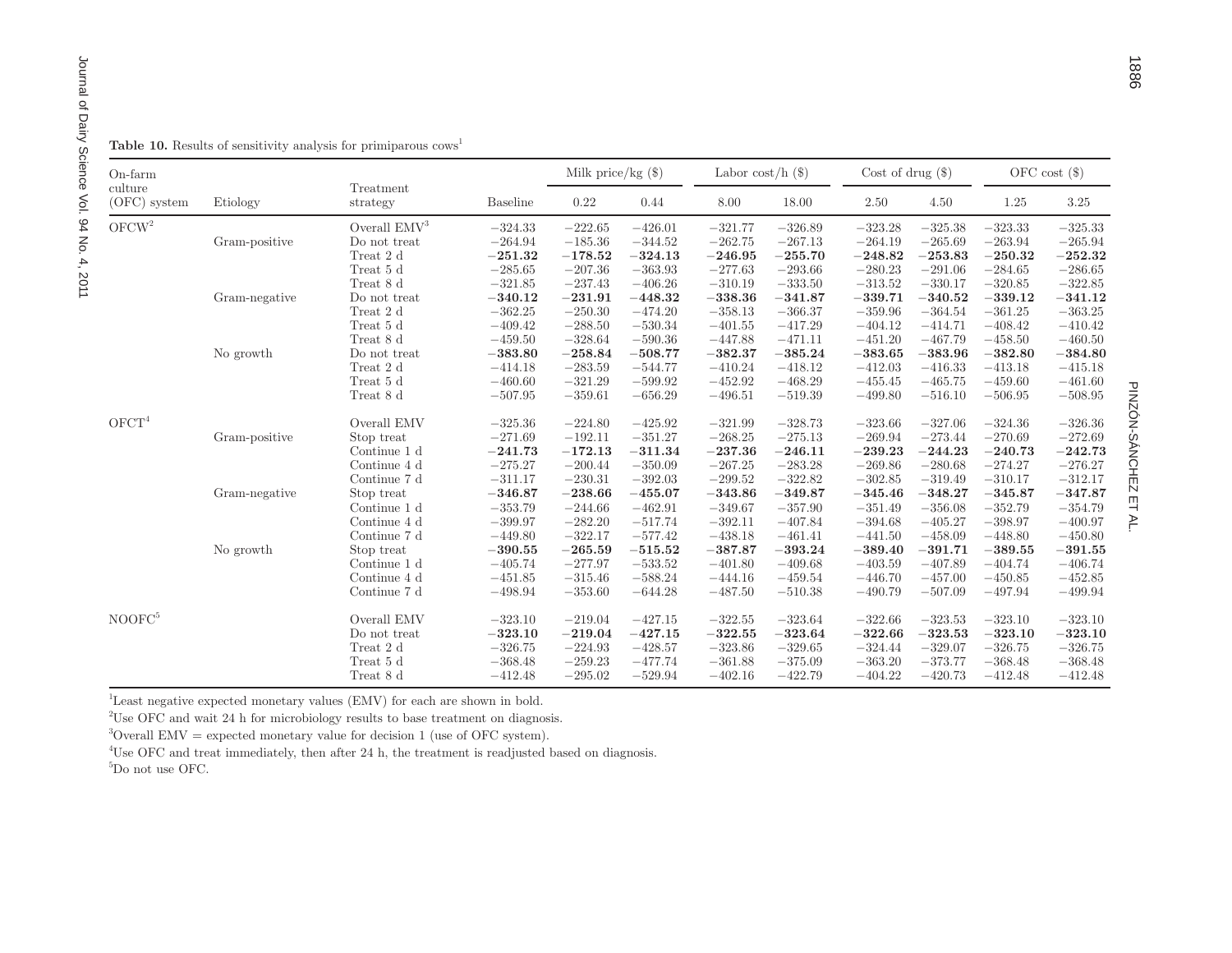| $On-farm$<br>culture<br>(OFC) system | Etiology      | Treatment<br>strategy    |                 | Milk price/kg $(\$)$ |           | Labor $\cosh/h$ (\$) |           | Cost of drug $(\$)$ |           | OFC cost $(\$)$ |           |
|--------------------------------------|---------------|--------------------------|-----------------|----------------------|-----------|----------------------|-----------|---------------------|-----------|-----------------|-----------|
|                                      |               |                          | <b>Baseline</b> | 0.22                 | 0.44      | 8.00                 | 18.00     | 0.22                | 0.44      | 8.00            | 18.00     |
| $OFCW^2$                             |               | Overall $\mathrm{EMV}^3$ | $-264.20$       | $-189.09$            | $-339.32$ | $-261.03$            | $-267.38$ | $-262.67$           | $-265.74$ | $-263.20$       | $-265.20$ |
|                                      | Gram-positive | Do not treat             | $-392.01$       | $-277.82$            | $-506.20$ | $-389.23$            | $-394.79$ | $-390.79$           | $-393.24$ | $-391.01$       | $-393.01$ |
|                                      |               | Treat 2 d                | $-366.97$       | $-262.79$            | $-471.15$ | $-361.99$            | $-371.95$ | $-363.98$           | $-369.95$ | $-365.97$       | $-367.97$ |
|                                      |               | Treat 5 d                | $-406.42$       | $-294.84$            | $-517.99$ | $-397.79$            | $-415.04$ | $-400.52$           | $-412.32$ | $-405.42$       | $-407.42$ |
|                                      |               | Treat 8 d                | $-447.33$       | $-327.84$            | $-566.82$ | $-435.06$            | $-459.59$ | $-438.52$           | $-456.14$ | $-446.33$       | $-448.33$ |
|                                      | Gram-negative | Do not treat             | $-266.35$       | $-189.48$            | $-343.22$ | $-263.99$            | $-268.71$ | $-265.46$           | $-267.24$ | $-265.35$       | $-267.35$ |
|                                      |               | Treat 2 d                | $-290.05$       | $-208.62$            | $-371.49$ | $-285.32$            | $-294.78$ | $-287.27$           | $-292.84$ | $-289.05$       | $-291.05$ |
|                                      |               | Treat 5 d                | $-344.75$       | $-251.83$            | $-437.66$ | $-336.26$            | $-353.23$ | $-338.96$           | $-350.53$ | $-343.75$       | $-345.75$ |
|                                      |               | Treat 8 d                | $-405.13$       | $-298.84$            | $-511.42$ | $-392.90$            | $-417.36$ | $-396.35$           | $-413.91$ | $-404.13$       | $-406.13$ |
|                                      | No growth     | Do not treat             | $-159.60$       | $-115.05$            | $-204.15$ | $-157.54$            | $-161.66$ | $-158.95$           | $-160.25$ | $-158.60$       | $-160.60$ |
|                                      |               | Treat 2 d                | $-199.47$       | $-146.13$            | $-252.81$ | $-194.91$            | $-204.03$ | $-196.82$           | $-202.12$ | $-198.47$       | $-200.47$ |
|                                      |               | Treat 5 d                | $-260.16$       | $-193.34$            | $-326.98$ | $-251.85$            | $-268.47$ | $-254.51$           | $-265.81$ | $-259.16$       | $-261.16$ |
|                                      |               | Treat 8 d                | $-322.88$       | $-241.90$            | $-403.85$ | $-310.82$            | $-334.94$ | $-314.23$           | $-331.53$ | $-321.88$       | $-323.88$ |
| OFCT <sup>4</sup>                    |               | Overall EMV              | $-263.79$       | $-190.28$            | $-337.31$ | $-259.81$            | $-267.78$ | $-261.60$           | $-265.98$ | $-262.79$       | $-264.79$ |
|                                      | Gram-positive | Stop treat               | $-398.76$       | $-284.57$            | $-512.95$ | $-394.73$            | $-402.79$ | $-396.54$           | $-400.99$ | $-397.76$       | $-399.76$ |
|                                      |               | Continue 1 d             | $-353.25$       | $-253.65$            | $-452.86$ | $-348.28$            | $-358.23$ | $-350.27$           | $-356.24$ | $-352.25$       | $-354.25$ |
|                                      |               | Continue 4 d             | $-392.08$       | $-285.29$            | $-498.88$ | $-383.46$            | $-400.71$ | $-386.18$           | $-397.98$ | $-391.08$       | $-393.08$ |
|                                      |               | Continue 7 d             | $-432.68$       | $-318.07$            | $-547.29$ | $-420.42$            | $-444.95$ | $-423.87$           | $-441.49$ | $-431.68$       | $-433.68$ |
|                                      | Gram-negative | Stop treat               | $-273.10$       | $-196.23$            | $-349.97$ | $-269.49$            | $-276.71$ | $-271.21$           | $-274.99$ | $-272.10$       | $-274.10$ |
|                                      |               | Continue 1 d             | $-279.27$       | $-201.43$            | $-357.11$ | $-274.54$            | $-284.00$ | $-276.49$           | $-282.06$ | $-278.27$       | $-280.27$ |
|                                      |               | Continue 4 d             | $-332.14$       | $-243.43$            | $-420.85$ | $-323.66$            | $-340.62$ | $-326.35$           | $-337.92$ | $-331.14$       | $-333.14$ |
|                                      |               | Continue 7 d             | $-392.28$       | $-290.27$            | $-494.29$ | $-380.05$            | $-404.51$ | $-383.49$           | $-401.06$ | $-391.28$       | $-393.28$ |
|                                      | No growth     | Stop treat               | $-166.35$       | $-121.80$            | $-210.90$ | $-163.04$            | $-169.66$ | $-164.70$           | $-168.00$ | $-165.35$       | $-167.35$ |
|                                      |               | Continue 1 d             | $-186.28$       | $-137.34$            | $-235.23$ | $-181.72$            | $-190.84$ | $-183.64$           | $-188.93$ | $-185.28$       | $-187.28$ |
|                                      |               | Continue 4 d             | $-246.37$       | $-184.14$            | $-308.59$ | $-238.06$            | $-254.68$ | $-240.72$           | $-252.01$ | $-245.37$       | $-247.37$ |
|                                      |               | Continue 7 d             | $-308.84$       | $-232.55$            | $-385.14$ | $-296.78$            | $-320.90$ | $-300.19$           | $-317.49$ | $-307.84$       | $-309.84$ |
| NOOFC <sup>5</sup>                   |               | Overall EMV              | $-266.62$       | $-188.35$            | $-341.97$ | $-263.11$            | $-268.12$ | $-263.81$           | $-267.89$ | $-266.62$       | $-266.62$ |
|                                      |               | Do not treat             | $-266.97$       | $-188.35$            | $-345.59$ | $-265.82$            | $-268.12$ | $-266.05$           | $-267.89$ | $-266.97$       | $-266.97$ |
|                                      |               | Treat 2 d                | $-266.62$       | $-191.28$            | $-341.97$ | $-263.11$            | $-270.13$ | $-263.81$           | $-269.43$ | $-266.62$       | $-266.62$ |
|                                      |               | Treat 5 d                | $-317.10$       | $-231.33$            | $-402.87$ | $-309.88$            | $-324.32$ | $-311.32$           | $-322.88$ | $-317.10$       | $-317.10$ |
|                                      |               | Treat 8 d                | $-371.22$       | $-273.80$            | $-468.64$ | $-360.28$            | $-382.15$ | $-362.47$           | $-379.96$ | $-371.22$       | $-371.22$ |

**Table 11.** Results of sensitivity analysis for multiparous  $\cos^1$ 

<sup>1</sup>Least negative expected monetary values (EMV) for each option are shown in bold.

<sup>2</sup>Use OFC and wait 24 h for microbiology results to base treatment on diagnosis.

 $3$ Overall EMV = expected monetary value for decision 1 (use of OFC system).

<sup>4</sup>Use OFC and treat immediately, then after 24 h, the treatment is readjusted based on diagnosis.

 ${}^{5}$  Do not use OFC.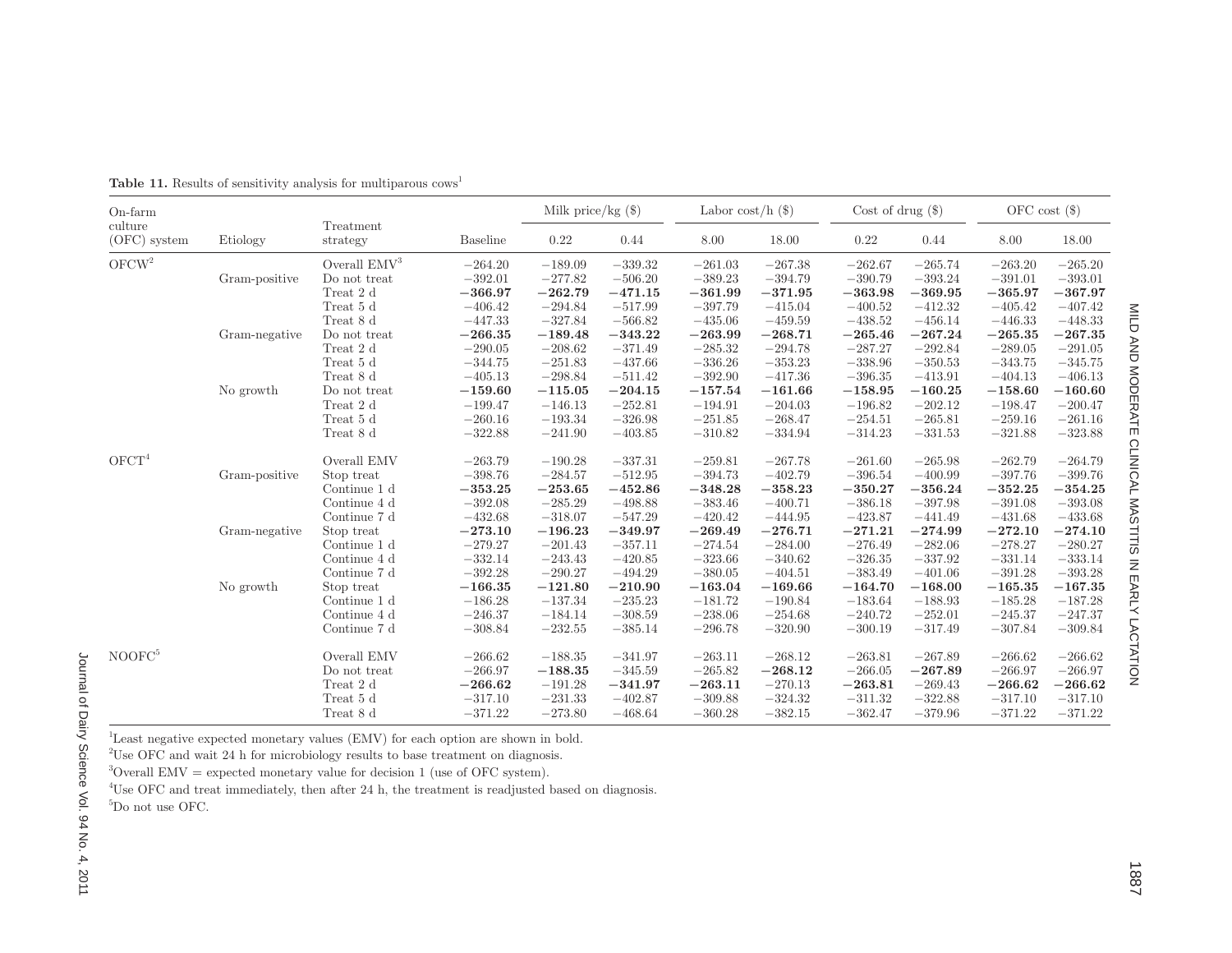to categories such as gram-positive, gram-negative, or no growth; however, the decision tree included the underlying pathogen distribution within these categories to estimate bacteriological cure and production losses. The inclusion of this distribution enhanced the accuracy of the model, taking advantage of recent research describing pathogen-specific bacteriological cure and milk losses (de Haas et al., 2004; Gröhn et al., 2004; Oliver et al., 2004a,b).

Use of OFC programs is a simple and easy technique that, when used correctly, allows producers to identify the possible pathogen causing CM (Neeser et al., 2006; Lago, 2009). Many progressive dairy producers use OFC to determine etiology of CM case and develop selective treatments accordingly. When OFC is used, IMM antimicrobials are often administered to cows experiencing CM caused by gram-positive pathogens and in some instances IMM antimicrobials are not used for CM caused by gram-negative pathogens or when no pathogen is isolated (Lago, 2009). At least 2 different OFC programs are used by farmers (Neeser et al., 2006). The first program is to postpone initiation of treatment for 24 h until microbiological results from OFC are available (OFCW), which has been reported not to have adverse effects on outcomes of mild and moderate cases of CM (Lago, 2009). The second program is to start IMM antimicrobial treatment immediately after detection of CM but to adjust treatment based on microbiological results obtained from OFC after 24 h of incubation (OFCW). Although OFC is often used on larger farms, many farmers have not yet implemented the use of OFC and treatment of CM cases is done without knowledge of causative pathogen. For this reason NOOFC was included in the tree to reflect all possible options.

Using the assumptions that were included in this model, only small differences in overall EMV were observed among all OFC systems (OFCW, OFCT, NOOFC; Tables 9 to 11). Greater differences in EMV were observed based on duration of treatment and the overall differences among OFC systems were primarily a result of the model selecting shorter duration treatments (or no treatment) as the optimal economic pathway used to calculate overall EMV. In reality, the cost saving that occurs when OFC is used is generally associated with reduced milk discard due to fewer IMM antimicrobial treatments. In this model, those savings were not apparent because the model generally recommended no treatment or short-duration therapy. If a farm was using short-duration therapy (or no treatment) as the primary mastitis treatment strategy, this model indicates that OFC is not likely to result in additional economic benefits. In contrast, herds that routinely use extended-duration therapy without regard for pathogen

diagnosis could incur considerable savings by adopting OFC. For example, a 1,000-cow dairy with a 40% incidence of CM and a distribution of pathogens similar to that in scenario A would experience 400 first cases of mastitis per year. If the standard treatment was 5 d of IMM antimicrobial without regard to diagnosis (NOOFC), the EMV (loss) for each case occurring in primiparous cows would be approximately \$369 (from Table 9) or \$147,600 per year (for 400 cases). In contrast, the overall EMV for each case treated using a strategy of OFCW would be \$325 or \$130,000 per year. In this instance, the use of OFC would result in approximately \$18,000 in annual savings.

The treatment strategies used in the model reflect the reality of treatments used on many modern dairy farms. Varying durations of treatment and the inclusion no IMM treatment were based on common practices used in the United States. Most IMM antimicrobials commercially available in the United States are not labeled for treatment of gram-negative pathogens but the generic drug used in the model was assumed to be effective against both gram-negative and gram-positive pathogens, allowed for use for extended-duration therapy, and required 72 h of milk discard. These characteristics are similar to at least one popular IMM antimicrobial marketed in the United States.

Although bacteriological cures are not typically assessed on farms, the inclusion of this outcome in the model allowed us to estimate the economical consequences of CM. Greater probability of bacteriological cure was assumed for primiparous cows as compared with multiparous cows because researchers consistently report that greater parities are associated with a reduced probabilities of cure (Sol et al., 2000; Barkema et al., 2006). Several clinical trials have evaluated bacteriological cure after treatment of CM using different compounds and differing treatment durations. Research data describing bacteriological cure using similar antimicrobial compounds was not available for all the pathogens and all treatment durations included in the model. For this reason, assumptions of bacteriological cure were based on a logical combination of relevant clinical trials that used different active compounds and different durations, and in some instances, were used to assess bacteriological cure after treatment of subclinical mastitis cases (when data from appropriate studies of CM was not available).

With the exception of bacteriologically negative cases (no growth), cows receiving IMM antimicrobials were assumed to have greater bacteriological cure than cows not receiving antimicrobials (Oliver et al., 2004b; van den Borne et al., 2010). Most research of extended therapy used for treatment of CM described outcomes for mastitis caused by gram-positive pathogens (Oliver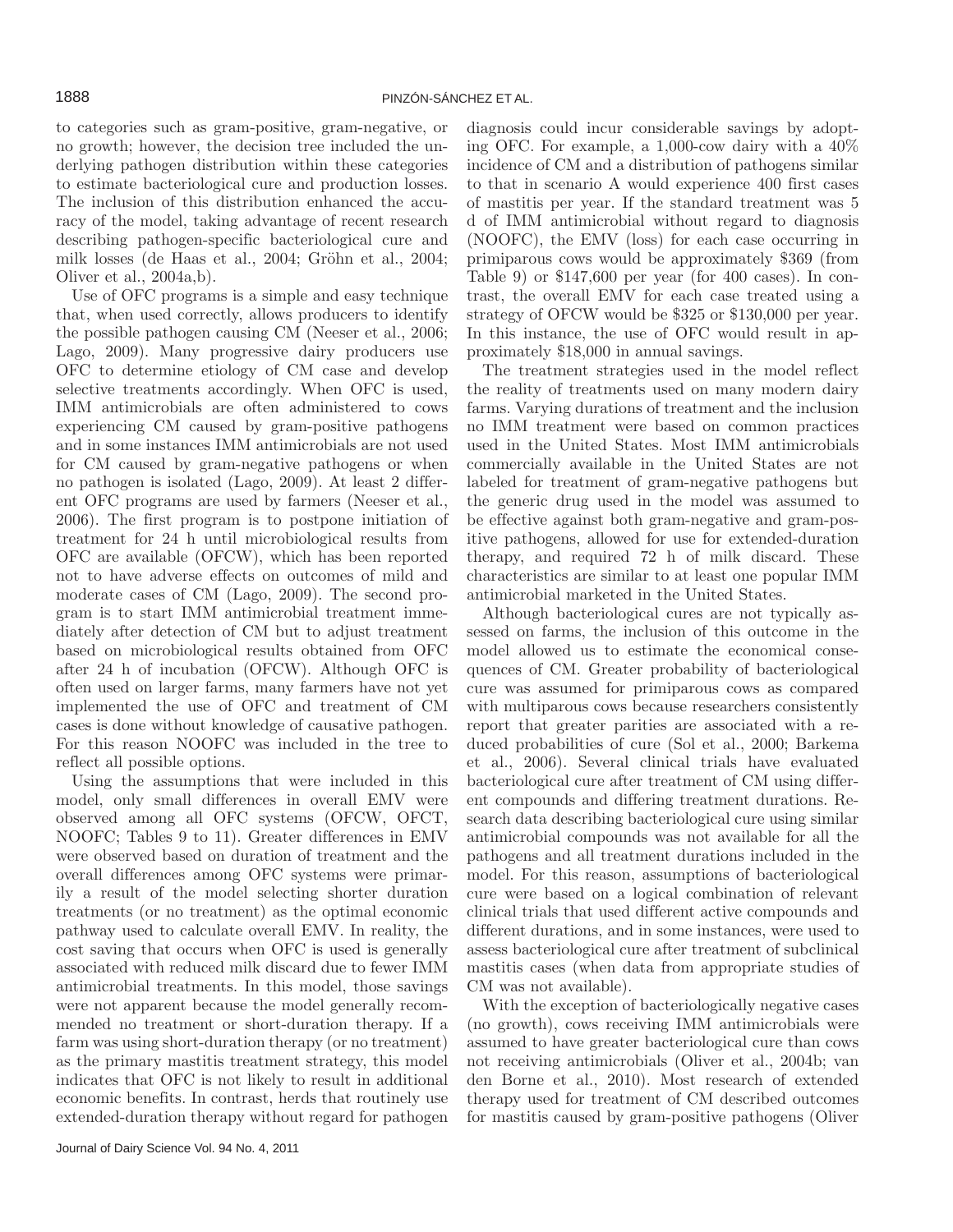et al., 2003, 2004a,b; Gillespie et al., 2002). For CM caused by gram-positive pathogens, the probability of bacteriological cure was assumed to increase with increased duration of treatment (Gillespie et al., 2002; Oliver et al., 2004b; Deluyker et al., 2005). Most IMM antimicrobials commercially available in the United States are not labeled for treatment of gram-negative pathogens, and for CM caused by gram-negative pathogens the probability of bacteriological cure was not influenced by treatment duration. Very little research has described outcomes for cases of CM that have not yielded bacterial growth (Roberson et al., 2004; Pinzón-Sánchez, 2010) and bacteriological cure was not increased with increased duration of treatment for this etiology. Similar or greater proportion of bacteriological cure has been reported for CM caused by *E. coli* treated without use of antimicrobials (Guterbock et al., 1993; Roberson et al., 2004). The greatest bacteriological cure was assumed for cows infected with *E. coli* (van den Borne et al., 2010) and when no pathogen was recovered (Roberson et al., 2004). The least bacteriological cure was assumed for cows infected with *Staph. aureus* (Gillespie et al., 2002; Oliver et al., 2004b).

The probability of recurrence have been reported to be around 20% (Hoe and Ruegg, 2005; Wenz et al., 2005; Pinzón-Sánchez, 2010) and is known to vary with parity. In this model the overall probability of recurrence was estimated as 13 and 23% for primiparous and multiparous cows, respectively. Some previous models used to estimate economic losses of CM did not assume recurrence of CM (Huijps et al., 2008) but this model included the potential occurrence of 2 additional cases of CM. Cows that did not experience bacteriological cure were more likely to experience recurrent cases (Wenz et al., 2005; Pinzón-Sánchez, 2010). Almost no data were found to estimate the probability of recurrence of CM by pathogen, so probability of recurrence was assumed equal for all pathogens. However, recurrence was driven by the probability of bacteriological cure and bacteriological cure was estimated based on etiology. The cost of recurrences (treatment, discarded milk, potential loss of a mammary gland quarter, and potential transmission of contagious pathogens) were similar for first and second recurrence. The overall cost of recurrence appears to be greater for the first recurrence (compared with the second) because the cost of the second recurrence is multiplied by a succession of probabilities (probabilities of cure, recurrence, and treatment). Some possible effects of mastitis were difficult to estimate because the research literature is insufficient. For example, no research was available to document the potential reduction in milk yield when a mammary gland quarter is selectively dried off. Our estimate of

a 15% decrease in milk yield may be an overestimate. However, the effect of this assumption was very small because milk yield losses were approximately \$40 to \$50 and occurred only in 10% of recurrent cases.

Culling decisions are directly affected by diseases (such as clinical mastitis) that result in marked decreases in milk production (DeGraves and Fetrow, 1993; Gröhn et al., 2005; Hadley et al., 2006). Occurrence of previous cases of CM is associated with less probability of cure. Some larger US farms have an abundance of replacement animals and elect to aggressively cull cows that experience recurrent cases of mastitis. Culling most cows that experience a third case of CM during their current lactation is often referred to as the "three strikes and out" rule. This policy was included in this model to reflect current management practices.

Information about pathogen-specific losses attributable to CM is sparse and the estimates used in this model were the best available to estimate milk loss for cases of CM occurring on modern dairy farms. Pathogen-specific milk production losses were estimated based on research conducted by Gröhn et al. (2004). However, these estimates included CM cases of all severities and in various stages of lactation, in contrast to the mild and moderate cases occurring at 30 DIM evaluated in this model. Gröhn et al. (2004) reported milk yield losses for cases of treated mastitis in absence of reporting bacteriological cure so the effect of additional losses caused by subclinical mastitis are not differentiated. The largest estimated milk loss was for CM caused by *Klebsiella* spp., with losses of 1,435 kg for primiparous cows and 711 kg for multiparous cows. Estimated milk losses when CM was caused by *Staph. aureus* were 718 and 558 kg for primiparous and multiparous cows, respectively. Interestingly, Gröhn et al. (2004) reported that primiparous cows affected with CM caused by environmental streptococci produced an additional 90 kg of milk and multiparous cows affected with CM caused by CNS produced an additional 76 kg of milk. Although these estimates are unusual and may reflect characteristics of the underlying herds included in that study, these estimates were used in the decision tree model. Based on the data provided by Gröhn et al. (2004), milk production losses due to CM were greater for primiparous cows than for multiparous cows. The primary reason for this outcome was the large difference (850 kg) in estimated losses for CM cases in which no pathogen was recovered. Gröhn et al. (2004) reported that primiparous cows affected with CM that were diagnosed as no growth resulted in production losses of 1,017 kg in contrast to 166 kg of milk yield loss for multiparous cows. As explained by Gröhn et al. (2004), although losses for multiparous cows became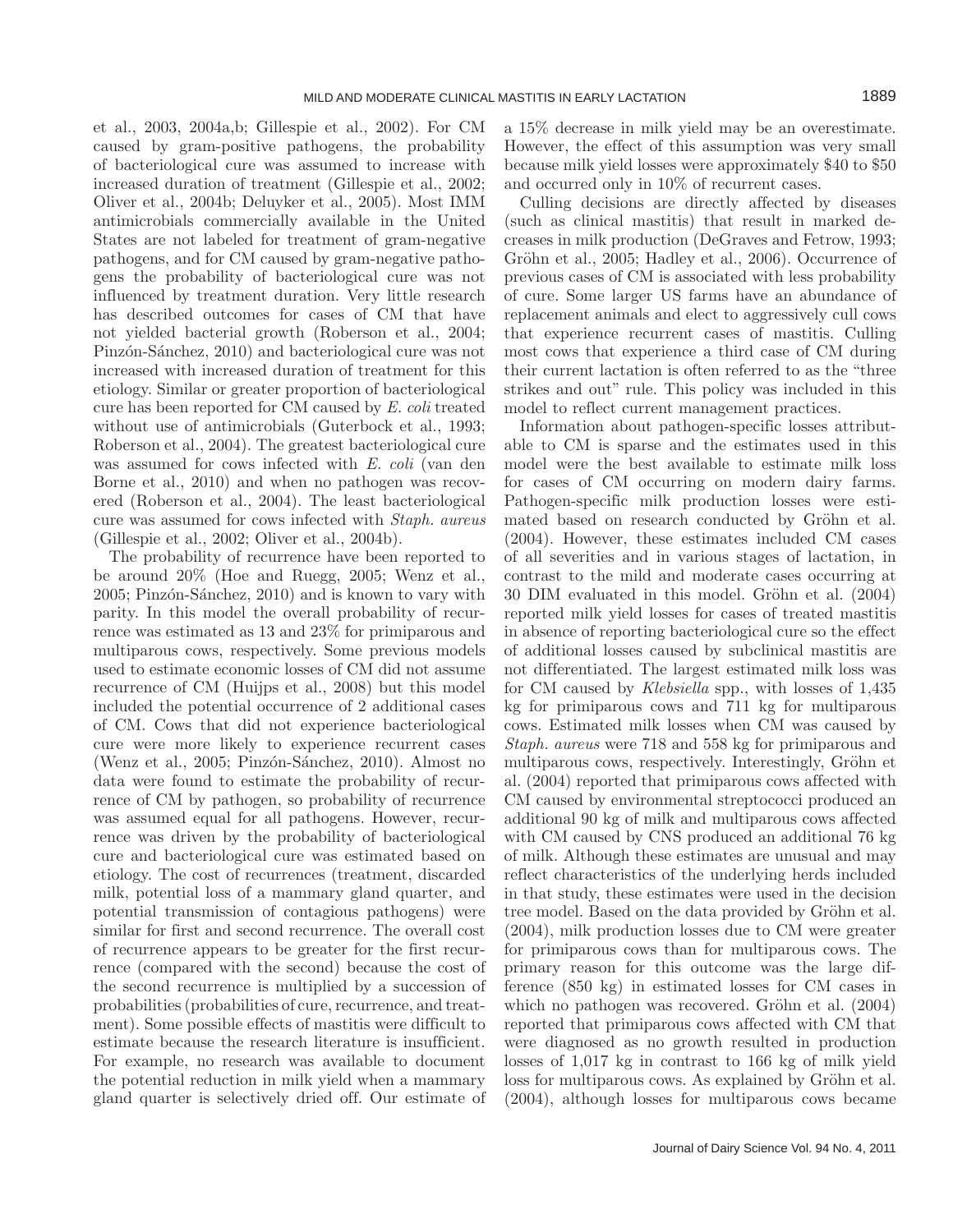smaller by d 43 after diagnosis, losses for primiparous cows remained substantial for the remainder of the studied period. Other researchers have suggested that CM cases that yield no bacteria have similar characteristics as gram-negative bacterial infections (Morin et al., 1998).

Somatic cell counts >200,000 cells/mL are an indicator of subclinical infection and are associated with reduced milk production (Hortet and Seegers, 1998). The effects of subclinical mastitis were included in the calculations for this model for cases of CM that did not result in bacteriological cure. The effects of CM on lactation curves for SCC differ among pathogens (de Haas et al., 2002, 2004). As de Haas et al. (2002, 2004) reported that after a case of CM caused by *E. coli* or for culture-negative samples, SCC rapidly decreased. However, for cases of CM caused by *Staph. aureus* or environmental streptococci, SCC remained increased after the occurrence. Based on this information, 2 mo of milk losses due to subclinical mastitis were assumed for gram-negative pathogens and no growth results. Losses due to subclinical mastitis caused by gram-positive pathogens were assumed to persist for the remainder of the lactation.

The great economic impact of CM is well known and has been described previously (Seegers et al., 2003; Halasa et al., 2007; Bar et al., 2008). The largest proportion of economic losses caused by mastitis (reduction of milk production) is generally not evident, and economic losses are usually underestimated by farmers (Huijps et al., 2008). When assessing the direct economic impact of mastitis, costs (i.e., extra resource use) and losses (i.e., reduced revenues) should be aggregated (Seegers et al., 2003). This decision tree model used components to calculate economic losses attributable to mastitis similar to models developed by Huijps et al. (2008) at the farm level and Swinkels et al. (2005a,b) at the cow level. Although both of those models were developed for typical European conditions, this model is specific for US conditions. Inclusion of pathogen-specific estimations to calculate costs of CM is unique and likely improves the precision of the estimates of economic damage caused by CM compared with previous models. Although other studies have reported losses including milk loss due to CM, discarded milk, and due to subclinical mastitis (Shim et al., 2004; Huijps et al., 2008), this decision tree uniquely includes pathogen-specific milk losses. The decision tree included milk production losses due to clinical and subclinical mastitis, discarded milk, cost of drugs, diagnostic, labor, culling, and recurrences; these components are similar to previous studies (Seegers et al., 2003; Huijps et al., 2008). Economic losses from premiums not received by producer due to

increased SCC in bulk tank were not included in the model because it was difficult to assign a herd-level value to an individual cow.

The cost per case of clinical mastitis varies widely among studies due to the inclusion of different costs and diverse objectives and populations studied. The total cost of CM in our model ranged from \$106 to \$867 and included costs of drugs, labor, discarded milk, milk losses due to clinical and subclinical mastitis, culling, and recurrences. For example, a CM case caused by a gram-positive pathogen treated for 2 d, and assuming that the cow did not experience bacteriological cure and recurred, would cost \$743 distributed as diagnostic costs  $(2\%)$ , milk loss due to CM  $(14\%)$ , treatment cost (11%), milk loss due to subclinical mastitis (29%), and cost of recurrence (44%). Bar et al. (2008) estimated that average cost of a case of CM was \$179 distributed as follows: drugs (11%), discarded milk (11%), labor  $(5\%)$ , milk yield losses  $(64\%)$ , and mortality  $(7\%)$ ; however, cost of recurrence was not included. Rodrigues et al. (2005) calculated the partial cost of a case of CM for Wisconsin dairy herds participating in a milk quality program and reported that the average partial cost per case of CM was \$91, distributed as discarded milk (60%), cost of treatments (21%), and cost of labor (19%). To make this data comparable to our model and including only the cost included by Rodrigues et al. (2005), the partial cost per case of mild and moderate CM in our model ranged from \$25 (no IMM antimicrobial) to \$212 (8-d extended treatment) per case depending on the treatment strategy. For example, a 2-d treatment when NOOFC was used was \$50 per case for primiparous cows and included treatment cost (27%) and milk discarded (73%), and \$60 per case for multiparous cows and included treatment cost (20%) and milk discarded (80%). It is important to note that discarded milk corresponds to the corrected daily milk yield used in our model, thus milk losses due to CM were already decreased.

Discarded milk usually accounts for a large proportion of economic losses attributable to CM (Seegers et al., 2003; Rodrigues et al., 2005; Halasa et al., 2007). The assumption of discarding milk for 4 d, when no antimicrobial was administered was based on the duration of days until the disappearance of clinical signs previously reported (Hoe and Ruegg, 2005; Lago, 2009; Pinzón-Sánchez, 2010). Our model assumed 1 d less of discarded milk when a cow was not treated with antimicrobials (4 d of milk discarded) compared with treatment with antimicrobial for 2d (5 d of milk discarded). When CM was caused by a gram-negative pathogen or no growth, the best treatment strategy was not to treat with antimicrobials. To reduce the loss from discarded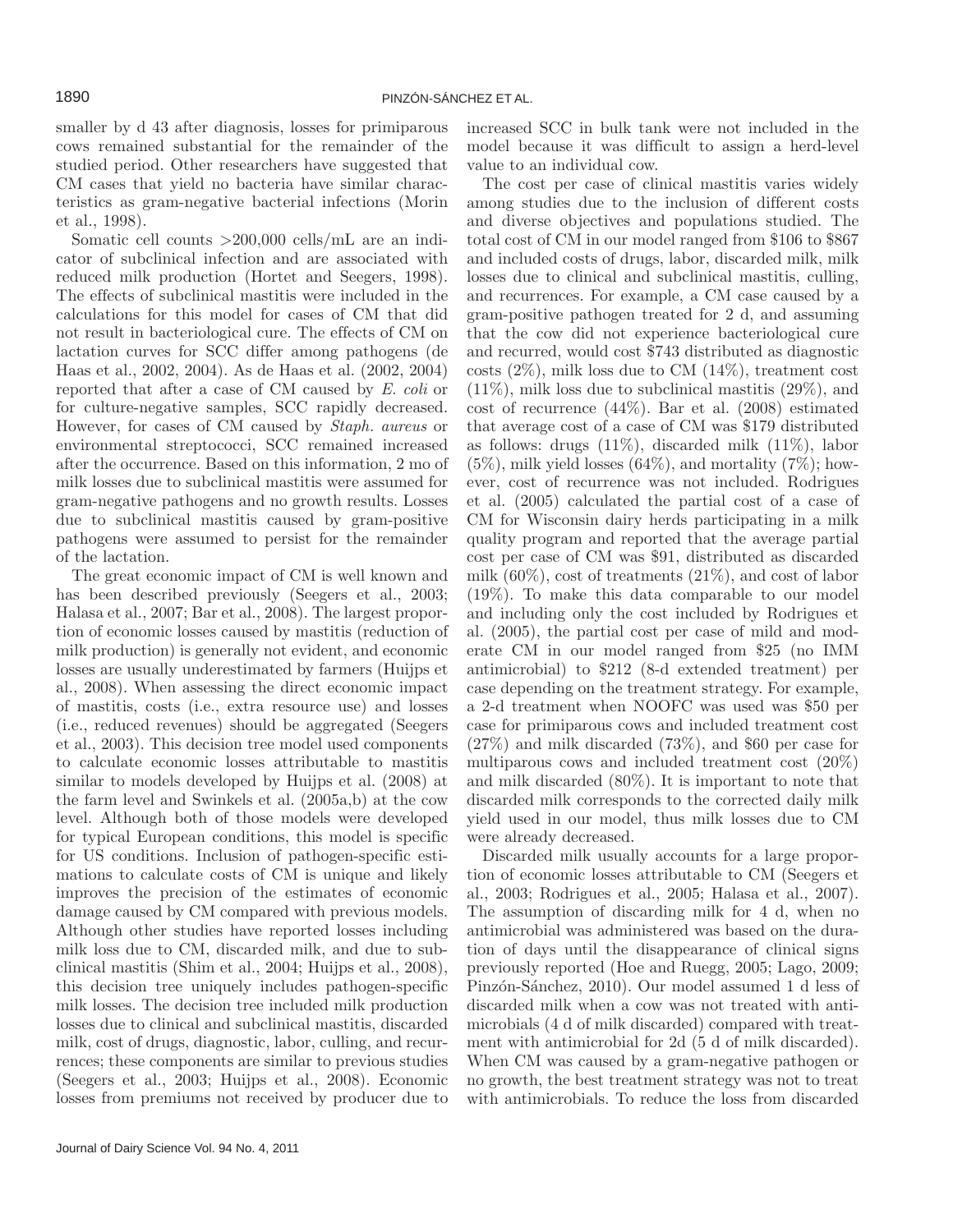milk, the use of a quarter milker is sometimes recommended.

Extended-duration IMM therapy has been shown to result in increased bacteriological cures for mastitis caused by *Staph. aureus* and some environmental streptococci but the routine use of extended-duration therapy was not economically optimal under any circumstance evaluated in this study. Previous researchers have used partial budgeting to evaluate the economic effect of different treatment strategies for subclinical IMM infection caused by environmental streptococci or *Staph. aureus* (Swinkels et al., 2005a,b). Similar to the results reported herein, Swinkels et al. (2005a) concluded that extended treatment is not economically feasible because of the increased cost of antimicrobials and increased losses due to milk discard. The same authors (Swinkels et al., 2005b) reported that extended-duration treatment of subclinical mastitis caused by *Staph. aureus* was economically justified only in circumstances when the risk of transmission to other cows was great.

When CM is treated without knowledge of etiology, it is difficult to justify the routine use of extended-duration therapy for treatment of the first case of CM. Although the least overall economic loss was typically associated with either a no-treatment option or a 2-d course of therapy, the differences in EMV between no treatment and 2-d treatments were generally very small. Based on existing research, bacteriological cure rates were only marginally improved by 5 d of therapy relative to 2 d of therapy. These small increases (5–10%) in bacteriological cure were not sufficient to offset the larger losses attributable to more days of discarded milk. In light of the limited amount of pathogen-specific research and the uncertainty inherent in models, it is not prudent to conclude that no treatment is preferred but care should be taken to recommend extended-duration therapy only in circumstances where etiologies and clinical experience suggest that a beneficial economic effect will result.

Sensitivity analyses were performed to explore the effect of changes in selected inputs on important model outputs and to identify input variables with a strong effect on the model outputs. Milk price was the only input variable that influenced the model. When milk price was low, the EMV were less negative, indicating that the reduction in milk income was less compared with the baseline. Similarly, when milk price was high, EMV were more negative, indicating that the reduction in milk income was greater compared with the baseline.

#### **CONCLUSIONS**

A cow-level decision tree was developed to evaluate the economic impact of selected mastitis treatment strategies. Culture-based therapy allowed for the most judicious use of antimicrobials. For most scenarios, the results of the model suggested that the best strategy was to treat mastitis caused by gram-positive pathogens for 2 d and avoid use of antimicrobials for CM caused by gram-negative pathogens or when no pathogen was recovered. Use of extended therapy (5 or 8 d) resulted in the least EMV. Decision tree analysis is an effective method for determining the most economically optimal treatment strategy for commercial dairy herds and is a useful instructional tool to understand the complex interactions affecting the economics of treatment of CM. The biological assumptions of this model could be strengthened by field studies designed to better characterize posttreatment outcomes in dairy cows. Further study to extrapolate the model for cows with different DIM or with a previous history of clinical and subclinical mastitis is needed.

## **REFERENCES**

- Bar, D., L. W. Tauer, G. Bennett, R. N. González, J. A. Hertl, Y. H. Schukken, H. F. Schulte, F. L. Welcome, and Y. T. Gröhn. 2008. The cost of generic clinical mastitis in dairy cows as estimated by using dynamic programming. J. Dairy Sci. 91:2205–2214.
- Barkema, H. W., Y. H. Schukken, and R. N. Zadoks. 2006. Invited review: The role of cow, pathogen, and treatment regimen in the therapeutic success of bovine *Staphylococcus aureus* mastitis. J. Dairy Sci. 89:1877–1895.
- Berry, E. A., H. Hogeveen, and J. E. Hillerton. 2004. Decision tree analysis to evaluate dry cow strategies under UK conditions. J. Dairy Res. 71:409–418.
- Bradley, A. J., and M. J. Green. 2009. Factors affecting cure when treating bovine clinical mastitis with cephalosporin-based intramammary preparations. J. Dairy Sci. 92:1941–1953.
- Cabrera, V. E. 2010. Lactation Benchmark Curves for Wisconsin. Accessed Oct 6, 2010. http://dairymgt.info/tools/lactationbench/ benchmark1.swf.
- Constable, P. D., and D. E. Morin. 2003. Treatment of clinical mastitis using antimicrobial susceptibility profiles for treatment decisions. Vet. Clin. North Am. Food Anim. Pract. 19:139–155.
- de Haas, Y., H. W. Barkema, and R. F. Veerkamp. 2002. The effect of pathogen-specific clinical mastitis on the lactation curve for somatic cell count. J. Dairy Sci. 85:1314–1323.
- de Haas, Y., R. F. Veerkamp, H. W. Barkema, Y. T. Gröhn, and Y. H. Schukken. 2004. Associations between pathogen-specific cases of clinical mastitis and somatic cell count patterns. J. Dairy Sci. 87:95–105.
- DeGraves, F. J., and J. Fetrow. 1993. Economics of mastitis and mastitis control. Vet. Clin. North Am. Food Anim. Pract. 9:421–434.
- Deluyker, H. A., S. N. Van Oye, and J. F. Boucher. 2005. Factors affecting cure and somatic cell count after pirlimycin treatment of subclinical mastitis in lactating cows. J. Dairy Sci. 88:604–614.
- Dorshorst, N. C., M. T. Collins, and J. E. Lombard. 2006. Decision analysis model for paratuberculosis control in commercial dairy herds. Prev. Vet. Med. 75:92–122.
- Gillespie, B. E., H. Moorehead, H. H. Dowlen, D. L. Johnson, K. C. Lamar, M. J. Lewis, S. J. Ivey, and S. P. Oliver. 2002. Efficacy of extended pirlimycin therapy for treatment of chronic environmental *Streptococcus* species IMM infections in lactating dairy cows. Vet. Ther. 3:373–380.
- Gröhn, Y. T., R. N. González, D. J. Wilson, J. A. Hertl, G. Bennett, H. Schulte, and Y. H. Schukken. 2005. Effect of pathogen-specific clinical mastitis on herd life in two New York state dairy herds. Prev. Vet. Med. 71:105–125.